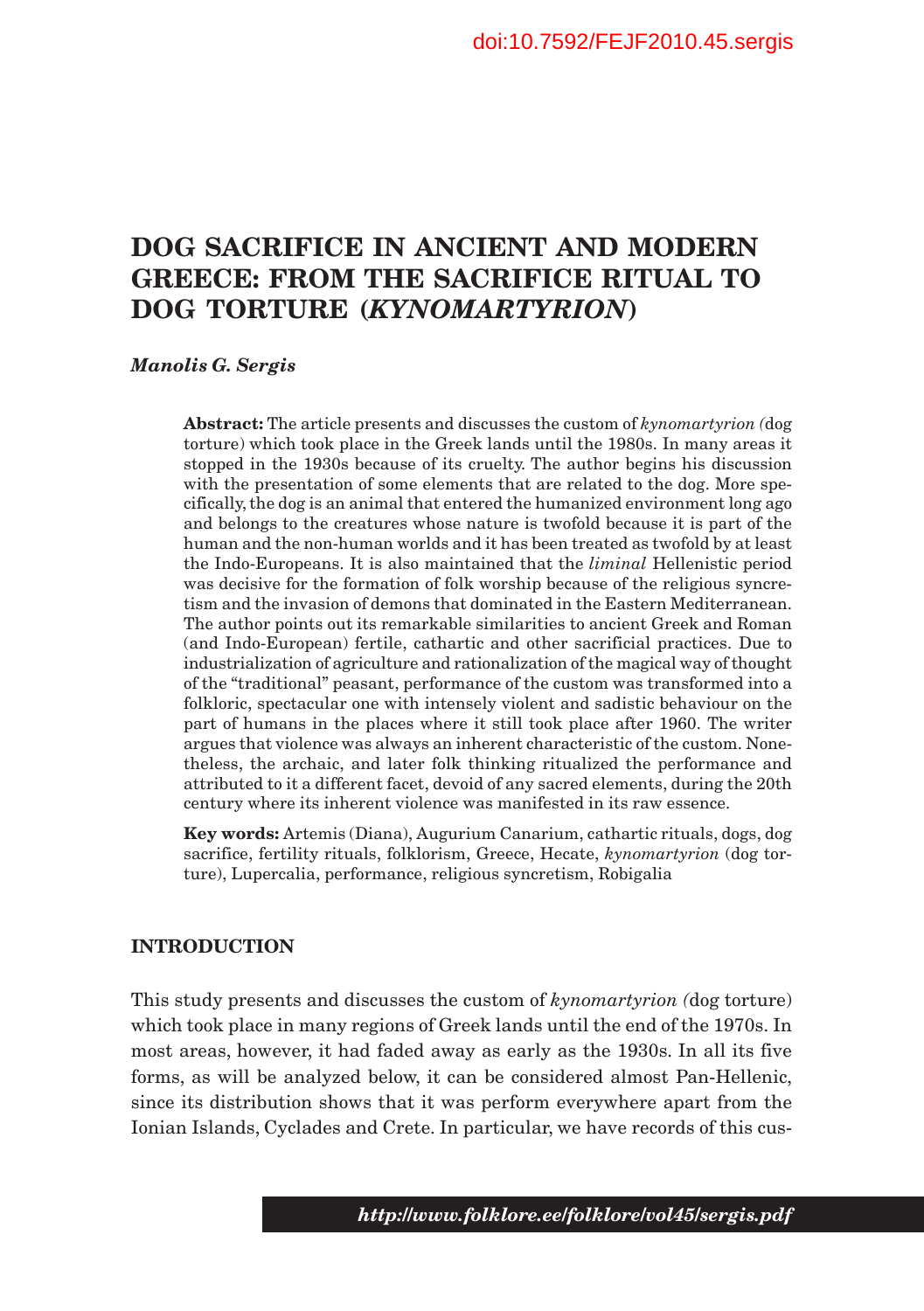tom from many villages and towns of the Peloponnese, Attica, Thessaly, Epirus, Macedonia, Western Thrace, Samos, Asia Minor and Eastern Thrace (Puchner 1977: 151), the last two regions being part of Turkish territory nowadays. Its presence in Thessaly is certainly due to the settlement in the early 20th century of Greek refugees from various parts of Eastern Romylia (Sachinidis 1994: 83ff). It can be seen from the geographical distribution of this custom, with its peculiar sacrificial behaviour, that it was part of the culture in areas where the Greek element was dominant, in Eastern Romylia, Thrace and Asia Minor, whence it spread to the rest of Greek lands. It was preserved in Bulgaria (Vakarelski 1969: 320), in Eastern Romylia (after Bulgarian occupation in 1885) and in Turkey (Puchner 1989: 48). The close contact between Samos (Stamatiadis 1891: 366–367), Dodecannese and Asia Minor facilitated its spread to these islands as well.

*Kynomartyrion* was usually held on "Clean Monday" (Καθαρή Δευτέρα in Greek and *Ćisti ponedélnik* in Bulgarian), the first day of the Lent (forty days before Easter). The day was also called *Skylodeftera* (Dog Monday) and *Drabalodeftera* (Monday of Seesaw) in Samos. It was held on meat-eating Monday in many places of Thrace (Kourtidis 1938–39: 93) but also on Cheese-Eating Sunday in Lykoudi of Thessaly (Puchner 1977: 151).

Its form was quite typified: on top of two wooden poles a rope (6–7 meters long) was fixed. This rope was double and twisted so as to leave only a loop to take the dog's head. When this had been done, the lower part of the poles was taken away and the rope started unwinding at great speed and the dog was launched into the air. In other places the dog was whirled around in the air, but was not launched, a fact which caused the dog to bark dreadfully before it died (Puchner 1977: 151; 1989: 48). In Maganiako, the rope was tied to two plane trees. In Aspropyrgos (of Attica) the ropes were decorated with flowers. In Lykoudi, two five-metre high poles were used, to the top of which two ropes were tied and held steadily on the ground by two men, one on the left and one on the right. At the bottom of the poles a rope with a piece of wood (3–4 meters long) was fixed, which had a round opening for the dog to be placed in. In Reisdere of Izmir (Smyrni) in Turkey, the *kynomartyrion* (leading to the death of the animal) took place on the inhabitants' return from the seashore where they had collected sea food. In Mouzaki of Thessaly, people hanged the dogs from the Karambali Bridge.

A more detailed description of the ceremony is reported by Athanassios Papatriantaphyllou from the village Roditis in Komotini (Western Thrace). To this description, on "Clean Monday" at noon, a crowd of local and foreign people gathered in the central square of the village to watch the dog hanging.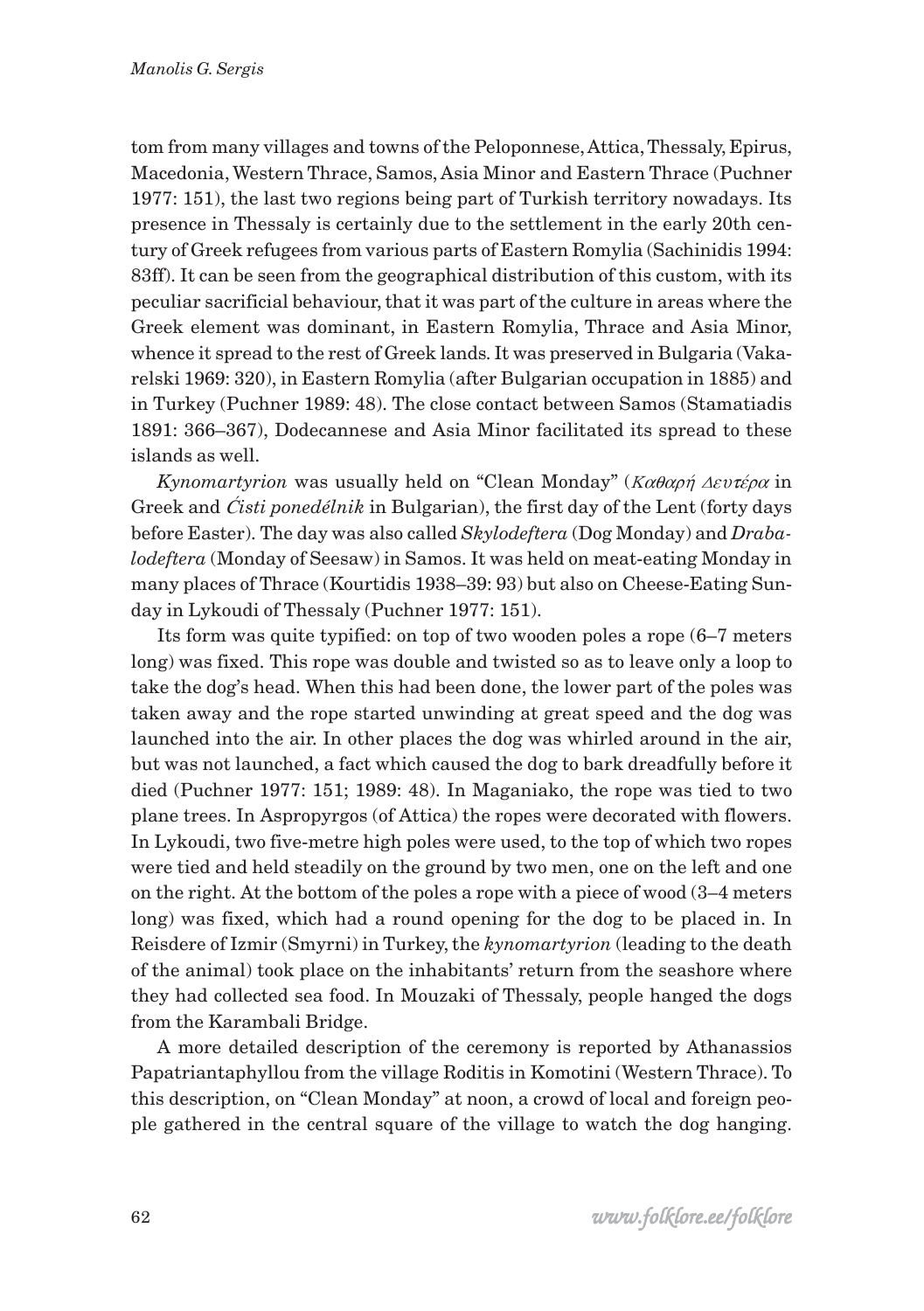Dancing to the accompaniment of bagpipes played by a musician who arrived with his friends had preceded the hanging. In another corner of the square, the *kynomartyrion* contraption had already been set up and fixed. The dancers stopped their dance to watch the spectacle. The two ropes were twisted and the dog was fixed in this wooden constrictor very tightly. When the two ropes were pulled, the dog started whirling around in the air as far as a distance of four metres. The victims, instead of being killed, fell on the ground very violently, dizzy and wild with fear, fiercely attacking their owners (Papatriantaphyllou 1993: 204). This is to be seen as either a more humane evolution of the custom or the emphasis here is put on the dog's howling, another conception involved in the custom as discussed later in this study. A similar ritual dance (before the *kynomartyrion*) took place in the villages Mikro and Megalo Bogialike in Eastern Romylia (Sachinidis 1994: 85), called Kιουπεκλιώτικος ('doglike', from the village K<sub>tov</sub> $\pi_{k}$ ; which takes its name from the Turkish word *kiopek* = dog). The presence of dance is justified as a vital subordinate celebration, which helped forward the whole ceremony. This *dromena*, with its local varieties, was watched by spectators in high spirits and it could last up to three hours (e.g. in Maganiako). It is not accidental that, due to the festive atmosphere created by the ceremony, it was also called the "Dog Feast" (Megas 1956: 119; Vakarelski 1969: 321). In the area of Xanthi, a special committee judged "if the dog was successfully twisting around".

Apart from this standard form of the custom, four other variations of *kynomartyrion* can be distinguished:

- 1. Spitting ( $\sigma \omega \beta \lambda \iota \sigma \mu \alpha$ ): in Soufli, according to some informants (not, however, cross-checked by the folklorist G. Megas) dogs were spitted (and died), instead of being hanged (Papatriantaphyllou 1993: 203).
- 2. Drowning: the dogs' heads, in this case (in Petra of Preveza), were placed in a loop, whirled around and thrown in the water to drown.
- 3. Stoning: (in Rhodes) on "Clean Monday" children chased and stoned dogs. This custom was reported until the 1930s (Vrodis 1934–37: 587). It has been recorded in Bulgaria in this form. Empty boxes were tied to the dog's tails and stones and pieces of wood were thrown at the terrified animals as they ran around (Vakarelski 1969: 321).
- 4. Ridiculing: tins would be tied to the dogs' tails (in Peloponnese, in Lesvos and in Evros in Western Thrace) to make fun of the whole event.

Having described the custom under discussion in this study, the following first part of this article discusses the evolutionist development of the custom as a survival of ancient rituals (from the ancient times until the mid 20th century).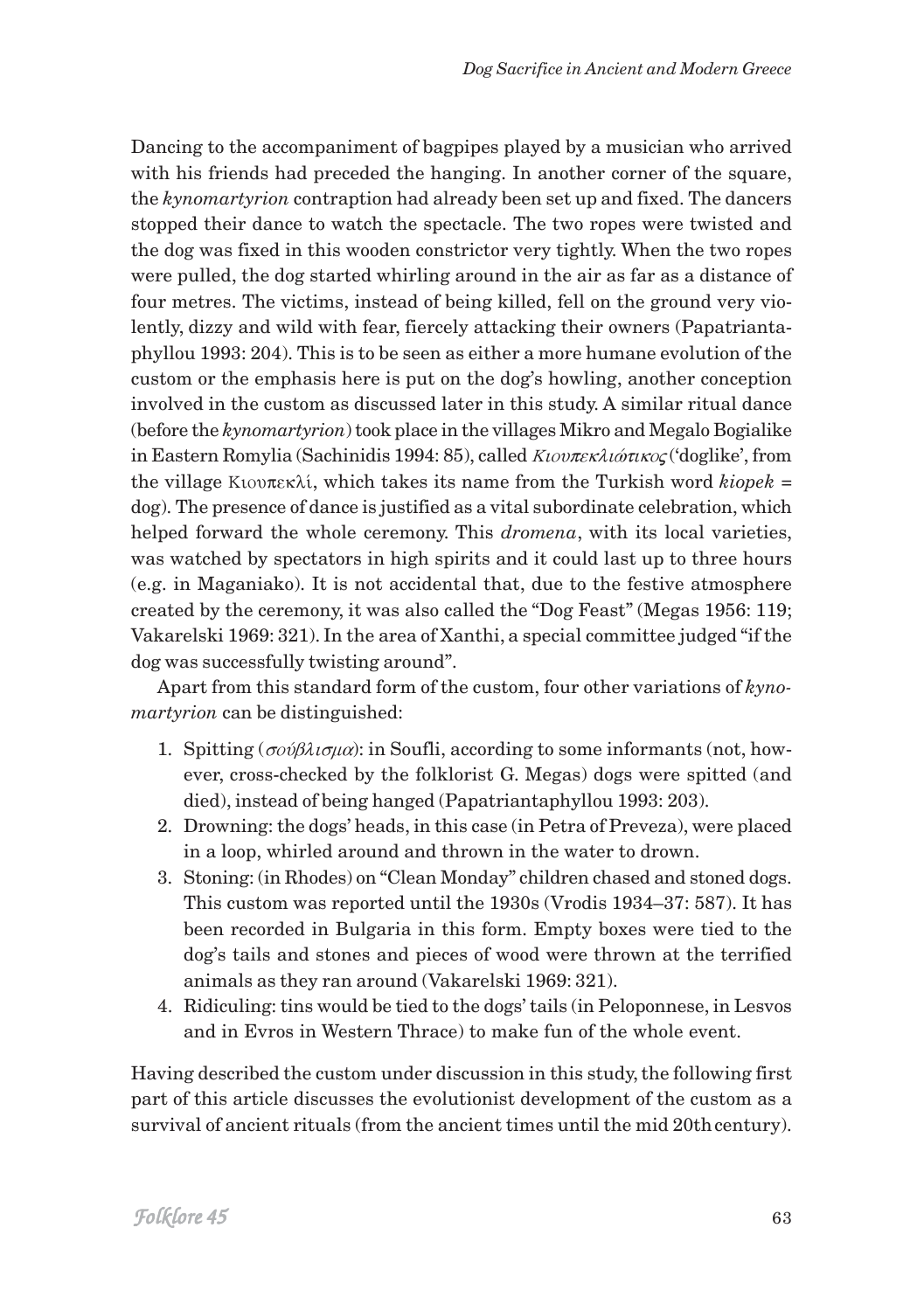Remarkable similarities to ancient Greek and Roman (and Indo-European) fertile, cathartic and other sacrificial practices are revealed. On the basis of this discussion, the second part focuses on the different functions (fertility, cathartic, etc.) of the Modern Greek custom and ends with the changes that the custom underwent after the 1960s when it was transformed into an entertaining performance, having, thus, lost its previous meaning and function.

# **THE EVOLUTIONIST DEVELOPMENT OF THE CUSTOM AS A SURVIVAL OF AN ANCIENT RITUAL (FROM THE ANCIENT TIMES UNTIL THE MID 20THCENTURY)**

This section begins with the presentation of some elements that are related to the dog and have mainly to do with its twofold nature within the Indo-Europeans. It is also maintained that the *liminal* Hellenistic period was decisive for the formation of the folk worship because of religious syncretism and the invasion of demons that dominated in Eastern Mediterranean. It was mainly during this period that the dog was related to magic. The section ends with a presentation of dog sacrifices in ancient Greece and Rome revealing *remarkable* similarities of the custom under discussion to ancient Greek and Roman (and Indo-European) fertile, cathartic and other sacrificial practices.

# **The twofold nature of the dog from the ancient times until nowadays**

The dog, ever since it was tamed and introduced to the human environment as a pet, has been transformed into an interstitial creature, moving easily between the world of the *human* and the *non-human* in most places of the world (Crockford 2002)*.* In this sense, it was to be regarded neither as a person nor as an animal (Franco 2003: 91–93). However, because of the human behaviour with regard to the dog (referred to later in this work), the dog was capable of assuming the roles both of an animal of *high status* and a person of *low status.* The dog was appreciated for being a carnivorous mammal that had been adapted to existence alongside man, being itself partly humanized. At the same time, nonetheless, the dog was distinguished by a mixture of remarkable and loathsome characteristics. This ambiguity marks almost all the cultural conceptions of the animal in the literature of the Medieval West. A similar to the above ambiguity appears in French medieval literary texts as well (Ramm 2005: 47–69).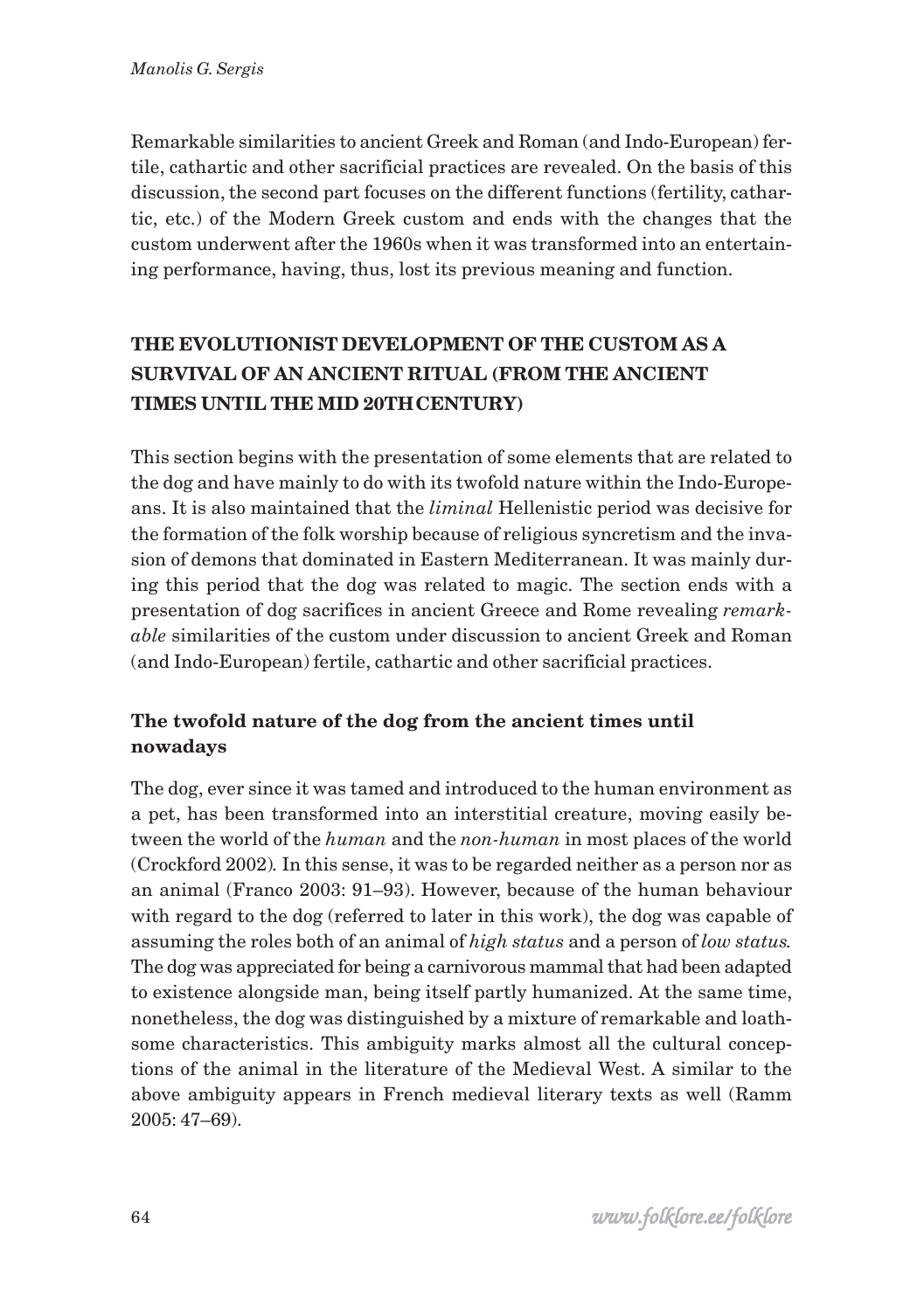In the ancient Greek and Roman context, the dog, as an ancient chthonic deity and symbol of death (Toynbee 1973: 102–124), belonged to the group of animals sacrificed to the associated to death deities (Scholz 1937). Evidence of its chthonic nature has been documented frequently in Modern Greek  $A\alpha o$ graf…a**<sup>1</sup>** (*Laographia,* 'folklore') as well, which is likely to have a worldwide application. More specifically, due to its chthonic nature, the dog was assumed to belong to both worlds, the underworld, the magic sphere of dreams (Drexl 1923: 435, 439, 444; Drexl 1925: 358, 360) and omens (Burriss 1935: 35–37) and the upper world. In particular, its howling was considered a precursor of death (Burriss 1935: 41) and all impending evil or disaster (Loukopoulos 1938–48: 2; Sergis 2007: 264–265), e.g. an earthquake (Papadopoulos 1951: 179). It was firmly believed that its interstitial and ambiguous status had endowed the dog with supernatural powers, for it was assigned the role to be the bearer of souls of the dead on their voyage to the underworld.

It therefore belonged to the group of creatures whose nature was twofold, exactly like the deities Hecate and Artemis (Diana), who were the closest to the dog. These deities (see the analytical reference to them later in this piece) were active at the edge of both the upper and the underworld. It is exactly this nature of the dog which justifies, as we argue in what follows, the human corresponding diachronic twofold attitude towards the animal, which has been somewhat surprisingly regarded as inexplicable by researchers. Since early times (we provide some indicative examples), the dog has been regarded a symbol of devotion, loyalty and patience (Xioutas 1978: 128ff), a protector of valuable herds (Oikonomidis 1959: 181ff), homes and hunting (Merlen 1971: 25ff), it was allowed indoors, as is depicted in some iconic representations. It was sacrificed to escort and serve its master in the underworld. It was actually sometimes buried with him as with some of the dead person's relatives or servants (Franco 2003: 139–143). The ancient Athenians passed laws for its protection as the dog could not defend itself. Its master arranged burial because it had been his precious helpmate. A plethora of evidence from Greek lands, consisting of place names and adverbs (Xioutas 1978: 124–137) supports all this.**<sup>2</sup>** In the Middle Ages, evidence for the owner's love for their dogs is provided in the well-known  $Kv\nu\sigma\sigma\phi\nu\sigma(Kynosophion)$ , a popular book dealing with the breeding, training and protection from illnesses of dogs) written by Demetrios Pepagomenos (see Hierakosophion: 1612). Dogs, being animals of great physical strength and endurance, offered considerable assistance to military expeditions as well. The Byzantine Rural Law imposes heavy punishments for those guilty of poisoning dogs (*Oxford Dictionary of Byzantium* 1991: at entry 'Dogs').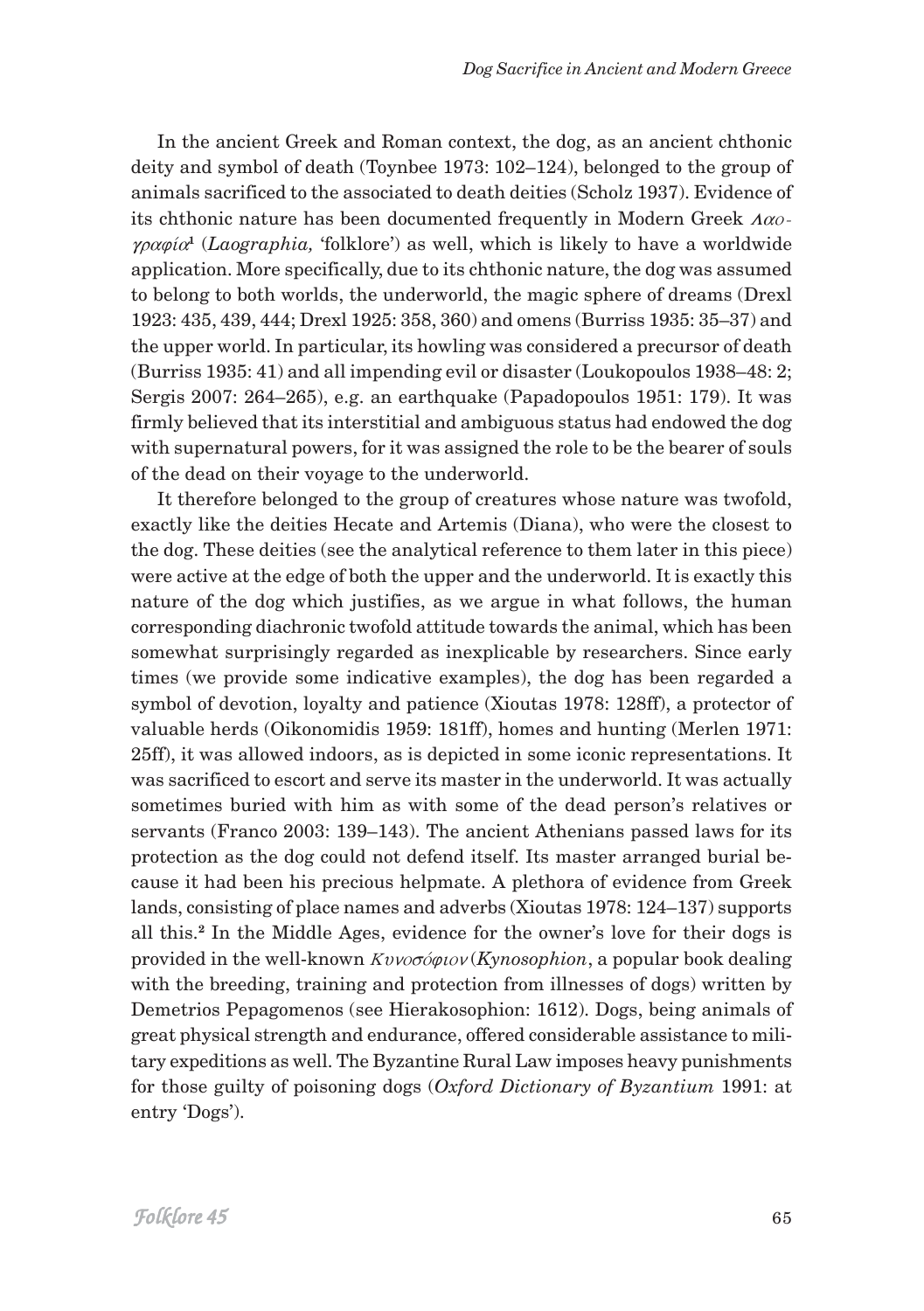On the other hand, apart from positive references to the dog there have also been negative ones since Homer (see Mainoldi 1984: 113–126). The bitch, in particular, refers mainly to women or goddesses disdainfully, implying shameless, impudent, erotic conduct. The beautiful Helen, for instance, calls herself a bitch in *Iliad* (rhapsody Z, verse 344 (see Allen 1931) in exactly the same manner as a prostitute is called in Modern Greek and English-American. In the same epic, Zeus (Jupiter), addressing Hera (Juno), uses the same name  $(\text{rhangody } \Theta, \text{verse } 483)$ , which, in her turn, Hera uses for Artemis (Diana) (see  $\Phi$ , 481). Helen uses the same name for herself again in *Odyssey*, rhapsody  $\delta$ , verse 145 (see Homeri Odyssea 1889). The dog was forbidden entrance to sacred places (Mainoldi 1984: 51–52; Parker 1983: 357), since it was considered polluted.**3** It also occupied the lowest position in the sacrifice system because, as has been noted by scholars (Parker 1983: 357–358),**4** it was offered to liminal gods (e.g. Eileithyia, dishonoured Mars or impure Hecate). Nonetheless, these negative characteristics were not attributed to the dogs of Asclepius at Epidaurus (Merlen 1971: 110; Gilhus 2006: 93, 109) or to the dogs that guarded temples.

### **Hellenistic years: the period of "transition" and religious syncretism – from gods to demons**

The negative attitude towards the dog was reinforced in the 4th century BC, when the "invasion of the demons" as interstitial deities, took place between the divine and the secular world. These were considered both to reinforce the coherence of the Universe (Plato, *Symposium*, 202e–203a, in Burnet: 1902) and to be bearers of the idea that through them magic could be worked. Plato, Orpheus and Pythagoras' followers accepted these popular theories and tried to justify them (Cumont 1949: 88). The priests now on, employing magical hymns and prayers used for the appeasement of some spirits, expel the ghosts of the vicious, the prematurely or violently deceased and the unburied dead, that is all Hecate's followers. These frightening images, originating from Asia Minor, and enriched with imagery from other areas, were widely accepted and passed untouched to medieval and contemporary Greek times (Godwin 1981: 66–67).

During the 4th century BC foreign religions, along with their ritual practices, entered the wider Greek world and led to a remarkable religious syncretism. This was due, apart from the human desire to meet the unknown, to the more humane character of the foreign deities. Magical practices, worship and mystical rituals, endeavours with astrology, constitute the elements of a continually spread folk worship, with demons as their central features.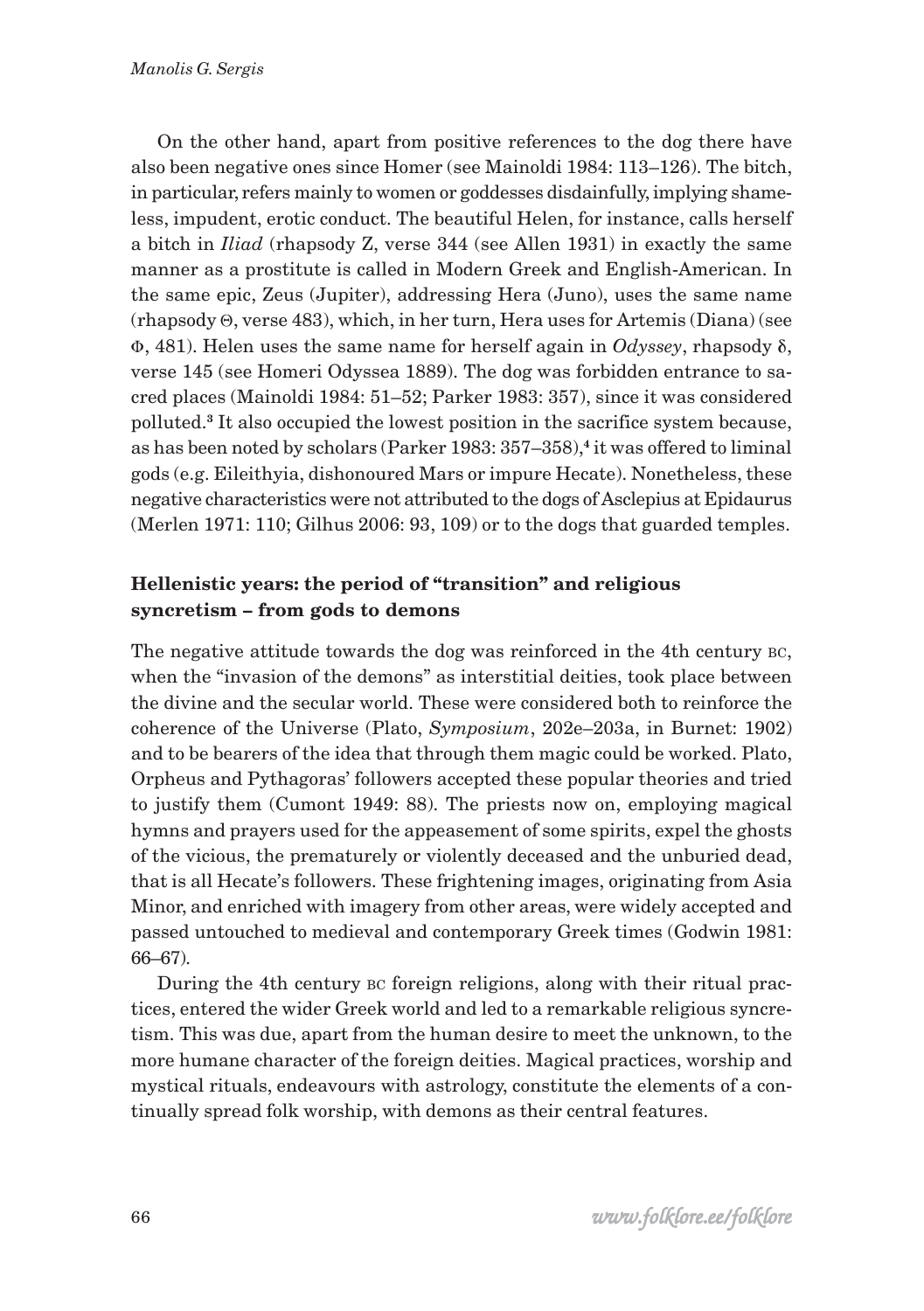During the Hellenistic era the transformation of urban religion was complete. Magic was gradually connected to superstition, mystic religions and worship of demons. Black magic in the period of the Roman Empire surpasses the imagination (Nouveau-Piobb 1961: 179–221; Green 1990: 598; Johnston 1990: 143–148). Views regarding the interstitial race of the demons now constitute a common religious conception. Asclepius had beaten Hippocrates completely; the gods of the past and of the upper classes gradually lost their divine essence. The dichotomy of gods-demons was firmly established in the consciousness of people. This confusion between the old religious behaviour and the new one is discussed by Lucanus (*De bello civili*, book 6) and Plutarch (1947: *Sur la dispatition des oracles:* ch. 10, 415 a–c).

This religious unification ended up with Hecate and Artemis (Diana), the dog and the moon, being identical. As will be mentioned later, the pale light of the moon, the shadows created at night, the evocative background of terror with the dogs escorting her, constituted all the characteristics that linked Hecate with magic and chthonic powers. Hecate turned into a popular folk deity during the Hellenistic era (Decharme 1959: 156) and in the 3rd century she is often mentioned in Greek literature (Geffcken 1978: 58). It is said that the dogs could foresee her coming and this is how she was assigned the name  $\sigma$ Kulaká $\gamma$ Elpa /  $\sigma$ Kulakí $\pi$ , e.g. the goddess who gathers and controls the dogs (Petropoulos 1959: 43). Under moonlight and accompanied by the howling of dogs, witches offered their magical spells or called the dead to the upper world, bound people with love ties, and drew the moon down to the earth, as Theocritus reports and as is still believed in Greece even nowadays (Petropoulos 1959: 42). All this formed the initial material whereby dogs became linked to magic and spirits, which modern Greeks believed could be suspended by the dog's howling during *kynomartyrion* on which the present study is focused.

This link was created during this liminal period previously described. It was at that time when the dog was associated with the expulsion of demons or their call (Politis 1904: 1310–1314; Politis 1874: 459) and was identified with ghosts (e.g. in a miracle by Holy Mary, the wicked spirit emerges "in the form of a black dog" (Kougeas 1911–12: 298–299). The plague, according to Greek tradition, is guided by dog's barking and the cock's crow during its nocturnal wanderings (Megas 1923: 487). During this period, every human disease is transferred to the body of the animal upon contact, since the dog is functioning as a scapegoat. Every part of its body, especially its sexual organs, its fat (Koukoules 1928: 461), even its body liquids (e.g. blood, urine, saliva, etc.) were extensively used in magic and magical practice (Mainoldi 1984: 169–175; Sergis 2007: 43–44, passim). Furthermore, consumption of dog flesh involved no dan-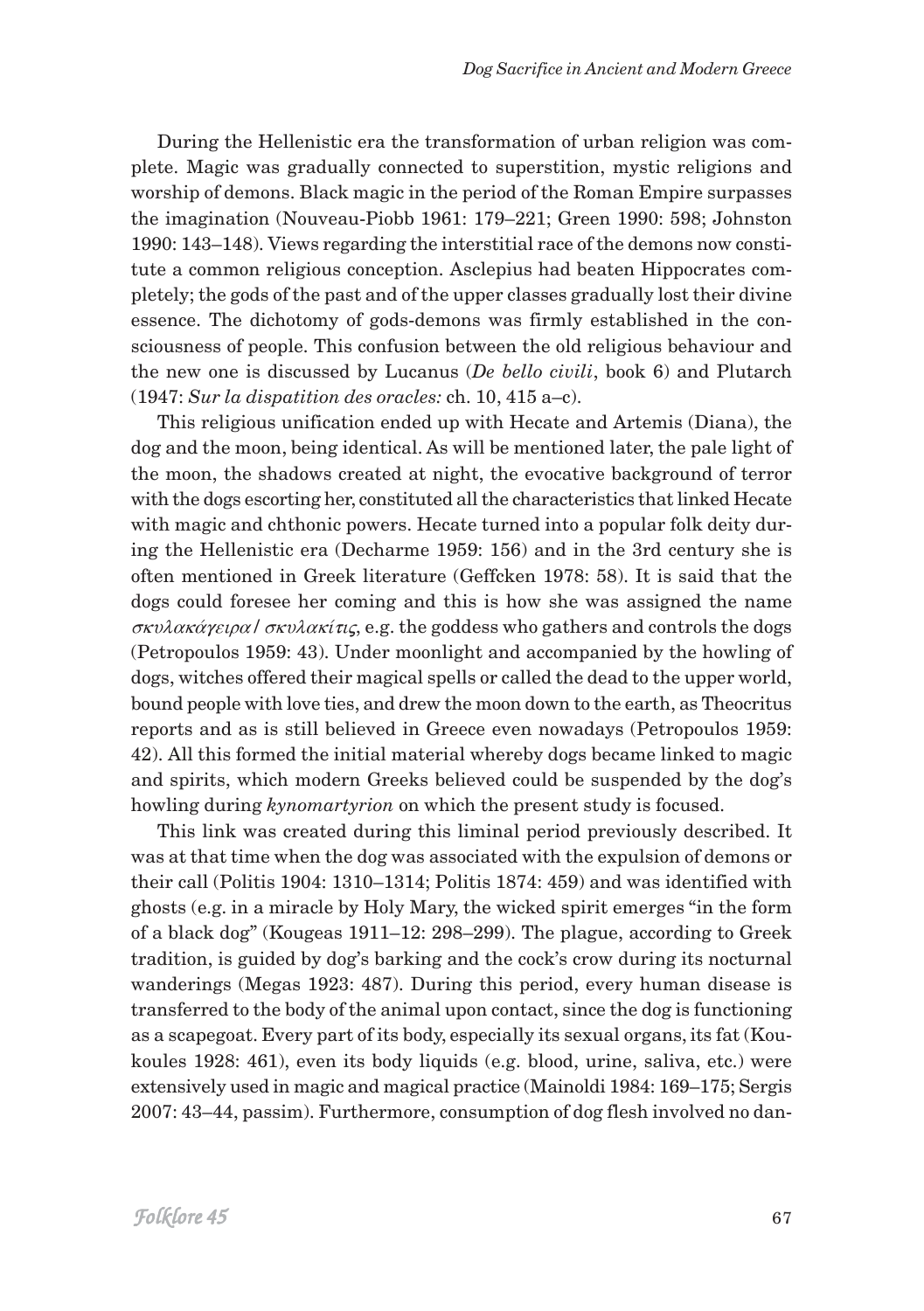ger. Instead, this practice was usual, as reported in many ancient texts (see Parker 1983: 357; Gilhus 2006: 30; Mainoldi 1984: 169–175). Dog flesh was believed to relieve one from high temperature and strengthen the persons who tasted it (Gilhus 2006: 30). Until the 1960s, one protection from harm caused by spirits was offered by mandragoras (Imellos 1972: 73–76),  $\sigma \kappa \nu \lambda \sigma$ - $\kappa \rho \delta \mu \nu \delta \rho$  ('onion of the dog'), *magic by analogy*, according to the name). The dog's gall was used for eye-illnesses, its liver (the bitten person ate its roasted liver, according to Dioskorides' magic healing principle "*ο τρώσας και ιάσεται*", e.g. "the one who hurt you will cure you" (Imellos 1972: 72ff), its teeth (Burriss 1935: 33), etc. There are dozens of exorcism rituals against dogs (see periodical *Laographia*, Vol. 3, 1911–12: 299) and superstitions that show the negative associations of the dog in Modern Greek consciousness. We are faced with an ambiguity once more, however, since the dog was equally associated with the birth of human beings and their healing (Gourévitch 1968: 247–281). Just like both its beloved goddesses, the dog was closely related to magical medicine and its great healer Asclepius (Toynbee 1973: 123), with whom it was depicted in many works of art.**<sup>5</sup>**

In modern Greece, the dog has retained many of these twofold characteristics. It is considered, for instance, humans' loyal companion – "People have never been betrayed by the dog's tail" (Oikonomidis 1959: 156, 181; Oikonomidis 1960: 82–83); it is associated with people's personal life. There is the belief that when the dog's master dies, the dog mourns exactly as if it were a human and member of the owner's family (Lianidis 1964: 160; Alexiadis 1931: 213). There are also dozens of folk traditions and narrations in which the lost master is found by his dog (Koukoules, 1948–55). The Greek language, ancient and modern, as an indisputable source of cultural history, testifies to this diachronic two-fold attitude. The point of view that "φιλάνθρωπον φύσει ζώον ο κύων, δί' ο και  $\tau \eta v \kappa \lambda \eta \sigma v \epsilon \sigma \chi \varepsilon v \alpha \pi \delta \tau \sigma v \kappa \psi \varepsilon v$ ,  $\delta \varepsilon \sigma \tau v \varrho \iota \lambda \varepsilon \iota v$ ,  $\delta \eta \lambda \delta v \varepsilon \sigma \tau u$  ('the dog has a human friendly nature as its name, originating from  $\kappa \hat{v} \in \mathcal{U}$  which means 'to love') is quite clearly demonstrated by the richness of Greek lexis and phrases relating to dogs (see Koukoules 1955: 315).  $K\nu\nu\acute{e}\omega$ , for instance, means embrace, kiss, pay homage (one recalls Ulysses' dog Argos or the dog of Pericles' father). Against this, however, dozens of negatively loaded words have been juxtaposed;  $\kappa v \nu \kappa \acute{\sigma} \eta \chi$  ('shamelessness, rudeness'),  $\kappa v \nu \sigma \mu \acute{\sigma} \zeta$  ('cynicism'),  $\kappa v \nu \acute{\sigma} \varphi \rho \omega \nu$  ('shameless, rude'),  $\kappa\nu\gamma\beta\lambda\omega\varphi$  ('a person with a shameless gaze'),  $\kappa\nu\nu\gamma\alpha\gamma\varphi$  ('beat mercilessly'),  $\sigma \kappa \nu \lambda \iota \alpha \zeta \omega$  ('get furious'),  $\sigma \kappa \nu \lambda \iota \beta \rho \iota \zeta \omega$  ( in the medieval period, to 'call someone by vulgar names'),  $\sigma \kappa \nu \lambda \alpha \kappa \beta \gamma \alpha \zeta$  ('terrible fight'),  $\sigma \kappa \nu \lambda \alpha \tau \rho \alpha \nu \alpha \nu$  ('fight' with each other'),  $\sigma \kappa \nu \lambda \partial \lambda \partial i$  ('people who speak loudly and behave in a vulgar way'),  $\sigma\kappa\acute{u}\lambda o\varsigma$  and  $\sigma\kappa\acute{u}\lambda o\varsigma$   $\mu\alpha\gamma\alpha\rho\iota\sigma\mu\acute{\iota}v\alpha\varsigma$  and nowadays  $\beta\rho\alpha\mu\acute{u}\sigma\kappa\upsilon\lambda o$  (all three used to mean 'to insult a person'). In addition to these (Koukoules 1949: 294, 299,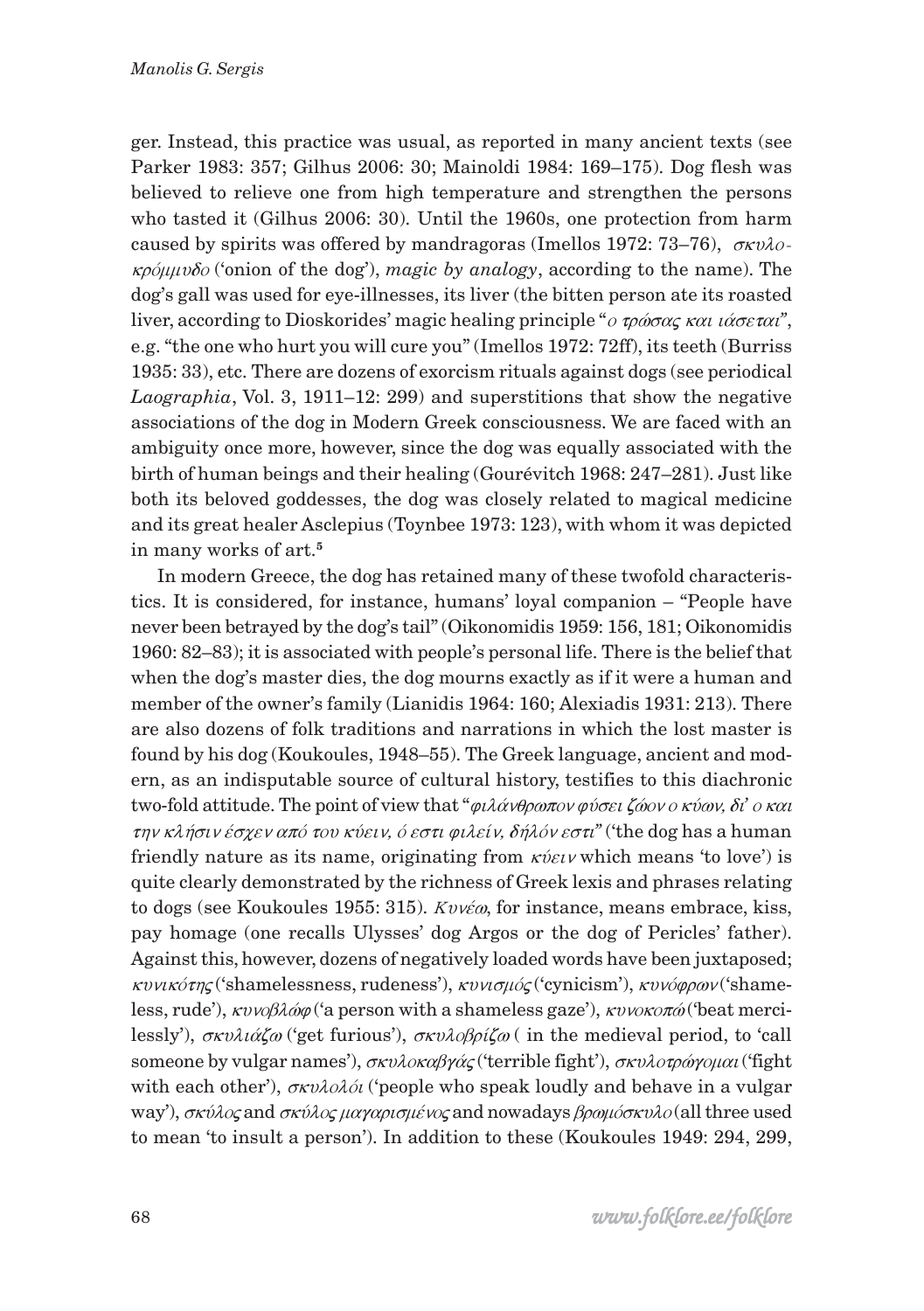303, 490)  $\sigma\kappa\nu\lambda$ ομούρης and  $\sigma\kappa\nu\lambda\delta\rho\alpha\tau\sigma\alpha$  (used to refer to 'a very ugly person'),  $\sigma\kappa\nu\lambda\partial\pi\nu\chi\tau\eta\zeta$  (used to refer to 'very old ships, which are supposed to be used only to drown dogs', as in older days),  $\sigma \kappa \nu \lambda \alpha \zeta$  ('a singer working in night entertainment places of very low quality', called  $\sigma \kappa \nu \lambda \hat{\alpha} \delta \kappa \alpha$ ),  $\sigma \kappa \nu \lambda \hat{\alpha} \rho \alpha \pi \alpha \varsigma$  (racist insult used to refer to black people),  $\sigma \kappa \nu \lambda \eta \sigma \iota \alpha \zeta \omega \eta'$  (very hard life', similar to the English *dog's life*), etc.

This attitude towards the animal has remained unchanged till nowadays. On the one hand, we are faced with an explosion of animal loving (which is, of course, a more modern type of behaviour since the relationship *human-animal* has moved into the area of ideology and the idea of animal protection has become a trend). This attitude has been translated into the founding of animal loving organizations, shops with dog accessories, special shelters for dogs, vets and specialist magazines. On the other hand, however, we have witnessed dog poisoning and torture, experiments on dogs, the abandonment and killing of dogs in the streets, dog fights, and so on.

# **Dog sacrifices in ancient Greece and Rome as two cases of the wider Indo-European practice: similarities to the Modern Greek custom (kynomartyrion)**

Dog sacrifices, in the Indo-European and, in particular, the ancient Greek and Roman culture, can be mainly separated into two categories; that of the *cathartic* and that of the *fertile*. In what follows we will discuss them since, as will be shown in a later section of this article, they can be traced in the modern version of the ritual, namely, the dog torture (*kynomartyrion)*.

The first reference to a dog sacrifice in a Greek text appears in the *Iliad*: Achilles, honouring the dead Patroclus, throws two headless dogs (among other things) on the fire (rhapsody  $\Psi$ , verses 173-174). Plutarch (2000) mentions (*Vitae Parallelae*,  $P\omega\mu\acute{\nu}\lambda o\varsigma$  (Romulus), 21) that the dog is widely used by the Greeks for cathartic reasons ("... και γαρ Έλληνες έν τε τοις καθαρμοίς σκύλακας  $\epsilon$ κφέρουσι και πολλαχού χρώνται τοις λεγομένοις περισκυλακισμοίς"). More widely known, as we have said, were dog sacrifices held in honour of Hecate (and Artemis = Diana). In fact, this goddess was given the name  $\kappa \nu \nu \sigma \sigma \alpha \gamma \gamma \zeta$  ('dog slaughterer'). Let us mention at this point the case of the island of Samothraki, the *Znov* $\theta$ uov *´Avtpov* (*Zerynthion Cave*, also called *Thracian Cave*) where dog sacrifices took place in honour of the goddess (Decharme 1959: 154; Kourtidis 1938–39: 95). On the island of Aegina the inhabitants also honoured the goddess twice a year with dog sacrifices, the tradition being supposedly introduced by Orpheus.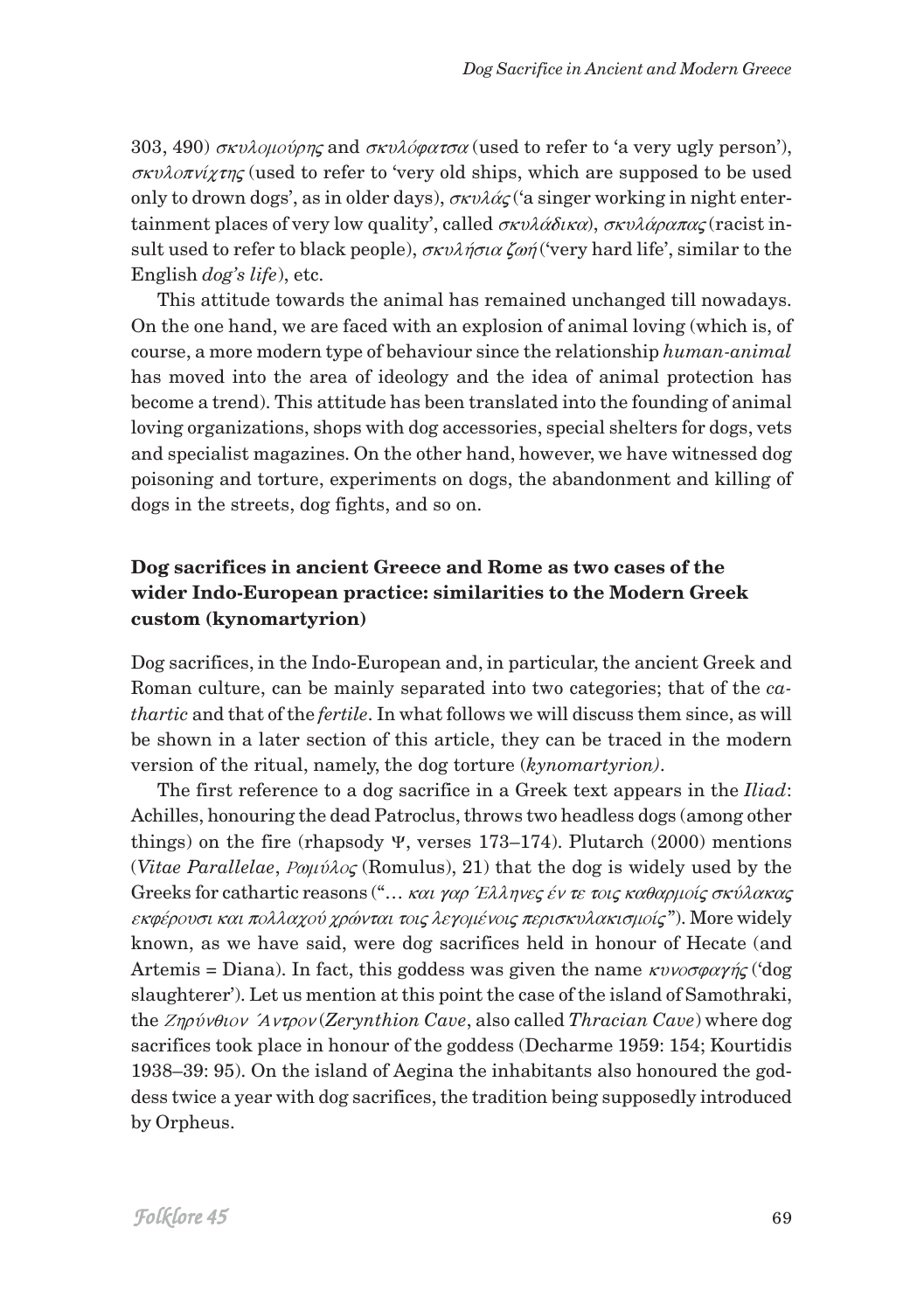These goddesses were of Thracian origin, perhaps Carian. They were adopted by the Orphics (Fauth 2006: 19–25), later linked to those of Attis, Kyveli, Isis and other chthonic deities and rituals of a mystico-magic character (Decharme 1959: 154). Hecate (and Diana) was considered a moon deity, as has been reported in *Suidae Lexicon* and the Homeric Hymn to Demeter ( $\gamma_{\mu\nu}$  eig  $\tau_{\eta\nu}$ )  $\Delta \eta \mu \eta \tau$  h, 6th century BC, verses 51–53 (see Allen *et. al.* 1963). The same view is shared by many recent scholars (e.g., see Johnston 1990: 29–38; Eliade 1981). In some representations, the goddess is depicted carrying a torch, and in other cases a key ( $K\lambda \varepsilon \delta \delta \omega$  and a snake, thereby pointing to her lunar origin. This is also made clear by her name (female of Ekatos, meaning someone shining at a long distance, far away in the sky). Even her representation on magic papyruses of later antiquity, as three-headed (with a head of a dog, a snake and a horse), is possibly related to her lunar character**6** and also probably to crossroads –  $Evo\delta i\alpha$  (Kraus 1960: 77ff), where cathartic sacrifices took place and their remains ( $\kappa \alpha \theta \dot{\alpha} \rho \mu \alpha \tau \alpha$ ,  $\kappa \alpha \theta \dot{\alpha} \rho \sigma \iota \alpha$ ) were put next to her statues,<sup>7</sup> so as to get rid of the spirits (Fauth 2006). This is why the moon was worshipped by them (Ragon 1981: 134) and was related to the dog, which was a demon of the underworld*.*

What has been stated regarding Hecate is also applicable to Artemis (Diana) after the 4th century BC as has been mentioned above. During this century (and later), of all her distinctive facets, the dominant one was her identity as goddess of the moon. Hecate gives way to Artemis (see Aeschylus 1910, *Tragodiae, Supplices*, verses 675–677), who is identified and, eventually, assimilated to her at the time of Theocritus (Brunel 1988: 30; Nouveau-Piobb 1961: 223– 241). The centre of Artemis' worship was Ephesus (in Asia Minor). In Thrace, she was identified with the Thracian goddess Vendis ( $B\acute{\epsilon}\nu\delta\iota\delta\alpha$ ) (Decharme 1959: 154). It is noteworthy that Thrace and Asia Minor were areas where dog sacrifices were still taking place even in the 20th century. Artemis was a moon deity, too, with a plethora of symbolic emblems (the dog and the wolf among others). Many of these animals are mentioned as sacred victims in the sacrifices of  $\Lambda \alpha \varphi \rho \alpha \varphi \alpha$  *(Burkert 1983: 65, 266)*, as recorded in Pausanias in Axaïka (Achaika) (Pausaniae, Graeciae Descriptio, 1959: book 7: 224). She was, in other words, among others the protector goddess of rural nature, fauna (she is called *Πότνια θηρών* by Homer, 'Mistress of animals') and hunting<sup>8</sup> (escorted by dogs in her Kallimachus' hymn she begs her nymphs to take care of her dogs, verses 15–17). Thus, the goddess belongs to the general religious scheme of protectors of fauna and to that of the fertilizing goddess.

Dog sacrifices had a cathartic dimension in the purification rituals that took place before a battle or a military expedition (Nilsson 1906: 405–406). In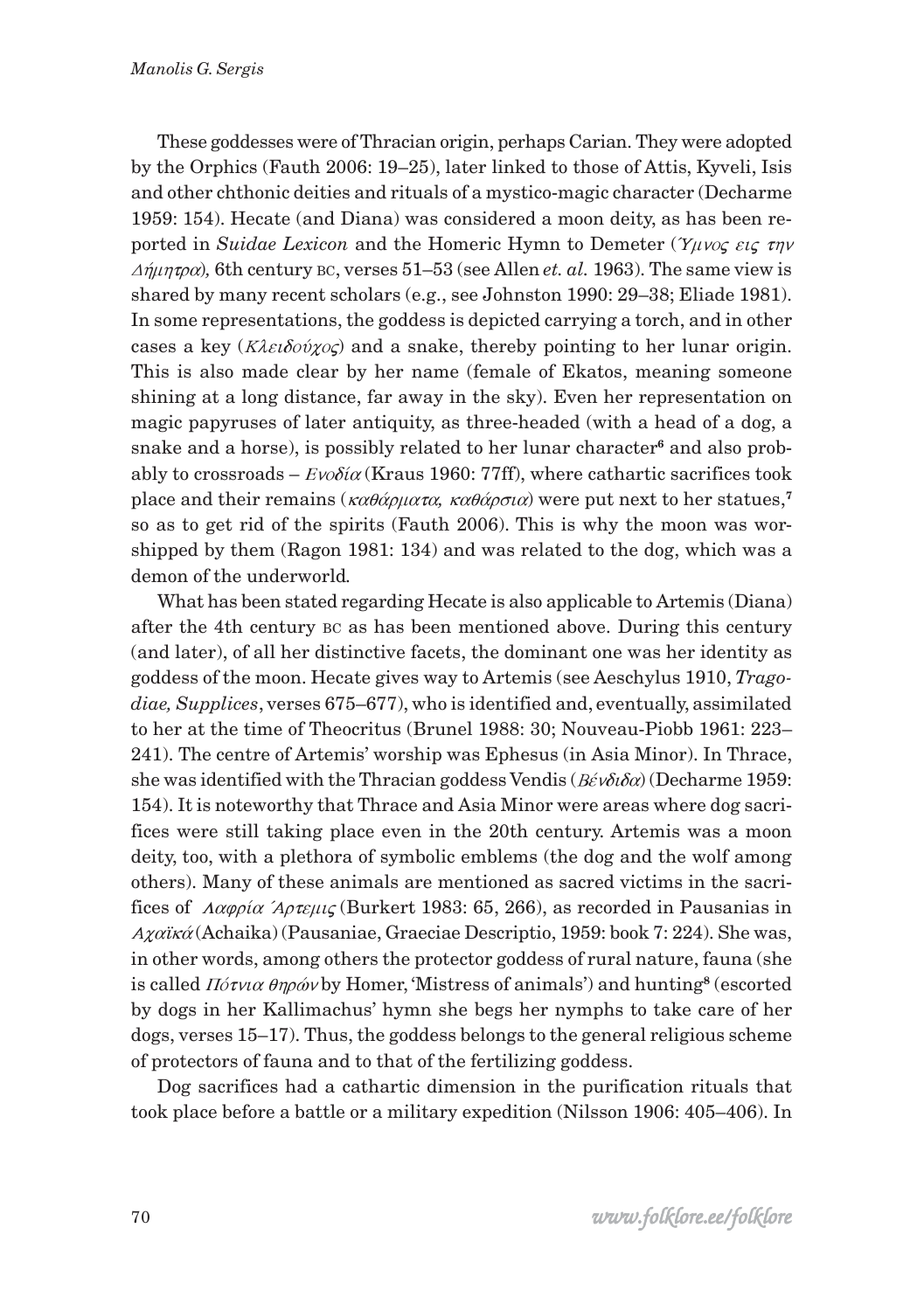many cases such ceremonies included the soldiers' parading between two halves of a severed dog. Plutarch mentions such examples in the army of Boeotia and Thebes (see Megas 1923: 509). The Persian king Xerxes, according to the ancient Greek historian Herodotus, during his campaign against Greece, made his troops pass between the two parts of a sacrificed human, which reminds us that the dog replaced human victims (Nilsson 1906: 405–406). In a wider Indo-European context, F. Blaive mentions a similar parade by Hittites between pieces of a human, a dog or other animal. Moreover, in India, during the *Ashvamedha* (the sacrifice of the horse) ceremony, a dog was sacrificed to protect and increase the number of valuable horses (Blaive 1995: 287).

In ancient Sparta, as reported in Pausanias (1959: 3, 14, 9), adolescents sacrificed puppies to Apollo and Ares (Mars) before a battle, because dogs were considered strong and brave  $($ "...  $\sigma \kappa \acute{\nu} \lambda \alpha \kappa \alpha \kappa \nu \nu \acute{\nu} \zeta \tau \omega E \nu \nu \alpha \lambda \acute{\nu} \omega \partial \nu \sigma \omega \partial \epsilon \omega \alpha \lambda \kappa \mu \omega$ τάτω, κρίνοντες ιερείον κατά γνώμην είναι το αλκιμώτατον ζώων των ημέρων ..."). A sacrifice of a dog (being  $\alpha \lambda \kappa \mu \omega \alpha \kappa \nu$ , a 'very strong animal') to Ares is also mentioned in ancient Greek texts many times (Bodson 1978: 126; Kadletz 1976: 78–79), since the dogs had a reputation for strength and endurance in the history of wars (Kadletz 1976: 282–283).

Pliny reports a dog sacrifice during the Roman celebration of *Genita Mana*, who was the protector of children (Blaive 1995: 279), since the goddess was present at birth. Plutarch (1924: ch. 52: 142–143) records a similar case in Argos, where a dog was sacrificed *to help a child's birth*. We recall Hecate was related to the birth and salvation of Zeus, since she was considered one of the feeders who *saved him* from Kronos (Σώτειρα, see Johnston 1990). Thus, her correlation and subsequent identification with the helpers of the women during birth, along with her sensitive attitude towards the Demeter's pain, who was desperately seeking Persephone (another option of her 'double' character), was successful. Furthermore, Artemis was divine – a protector of marriage, pregnancy and maternity ( $T_l \theta \eta \nu \hat{i} \delta u \alpha$ ,  $A \epsilon \chi \hat{\omega}$ ,  $A \epsilon \chi \epsilon \hat{i} \theta \nu \alpha$ ).

The connection of the death rituals with fertility is testified by hundreds of local examples in many nations. Even the murder of the sacred king or a king is a fertility ritual (Frazer 1994: 147; Burkert 1997: 116). In the same vein, the practice of dog sacrifices possesses the same dimension both in the Greco-Roman and possibly the wider Indo-European world. It is aimed quite clearly at securing a fertile year, good crops and other material goods.

To start, we will briefly refer, since they are well known, to three Roman celebrations and one ancient Greek one, to which Modern Greek dog sacrifices, as they are recorded over the 20th century, present quite astonishing similarities.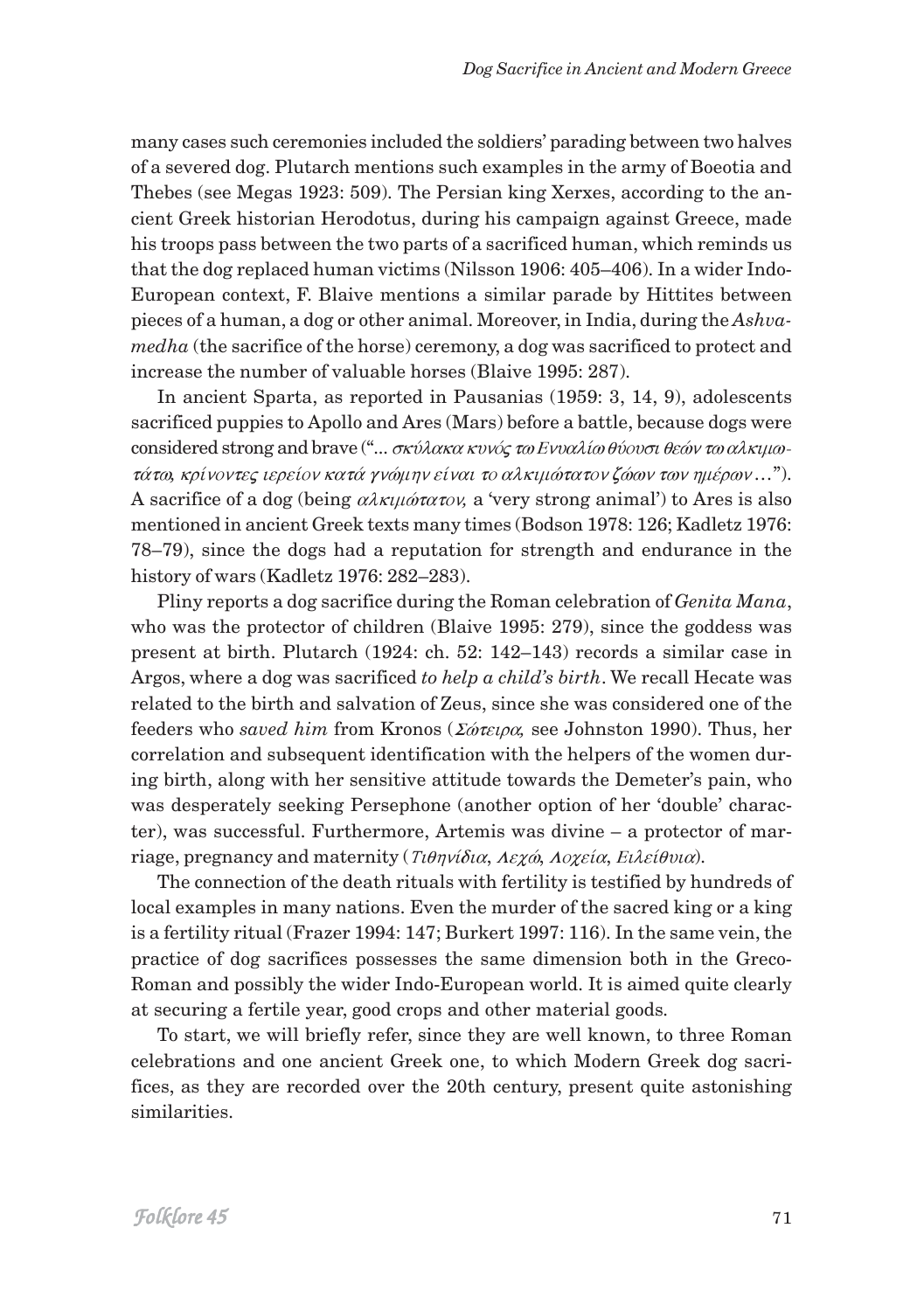1. The *Luperkalia* was a cathartic, rural and pastoral celebration of the Palatine Hill shepherds, near the mythical cave where Romulus and Remus were born, whose aim was to secure a successful year. This celebration was taking place every year on the 15th of February. According to Plutarch (*Vitae Parallelae*,  $P\omega\mu\hat{\nu}\lambda o\varsigma$  (Romulus), 21, 8) and Meraklis (1992: 159), the unique and most remarkable characteristic of this celebration was the dog sacrifice.

2. The annual celebration *Robigalia*, in the Via Claudia on the 25th of April (Blaive 1995: 279; Burriss 1935: 34–35). It was held to appease the god/goddess Robigo.**<sup>9</sup>** In Pliny's view, the celebration was introduced by Numa in the eleventh year of his rule (Frazer 1931: book IV, 421). Ovid details this celebration in his poem *Fasti* (Frazer 1931: book IV). The priest prays to the goddess to save the crops from the terrible disease that carries her name. The procession of the faithful (Gebauer 2002), dressed in white, heads for her sacred grove, to offer to the flames the entrails of the sacrificed animals, a sheep and a female dog, as reward to their supernatural owner. The priest wishes the disease were transferred from the cultivated fields to the weapons of war (the well known motif of the transfer of the disease, see James Frazer (1994: 68ff) and Otto Weinreich (1969: 121ff)), giving, thus, to the description an anti-war element.

3. *Augurium Canarium* or *Sacrum Canarium* was an annual moveable Roman celebration, taking place in late April or early May, which is in fact quite close to the fixed celebration of Robigalia. It took place in Porta Catularia (Puppy's gate) of Rome, because it was there that "red bitches were sacrificed to appease the Dog-star, which is hostile to the corn, in order that the yellowing corn may reach maturity" (Frazer 1931: 422; Burriss 1935: 34–35). The aim of this ritual was to appease (by means of a dog sacrifice), the deadly star Sirius, known as  $\lambda \lambda \varphi \alpha$  *tov Mey*  $\alpha \lambda \varphi \alpha'$  *('Alpha of the Great Dog')*, the brightest star of all, which rises at dawn on 2nd August. Its name indeed means 'hot' (Aristophanes (see Henderson 2000) calls it πυρφόρου, 'carrying fire', in *Thesmophoriazouses*, verse 1050) because its rising signalled the beginning of the so-called  $\kappa \nu \nu \kappa \alpha \nu \mu \alpha \tau \alpha$  ('dog heat'). A similar sacrifice took place on the island of Kos, although the species of the sacrificed animal is not specified (Burkert 1983:  $109-110$ ). The dog sacrifice took place – just as in the case of the sacrifice conducted in Greece until very recently – for the protection of the crops, wheat in the case of Rome, sesame and agricultural production in Thrace, in other words, the main source that supported life in both societies. It is remarkable, although quite natural, that in both cases the sacrifice took place before the hot period began (Frazer 1931: 422). In Rome, the execution of the dog was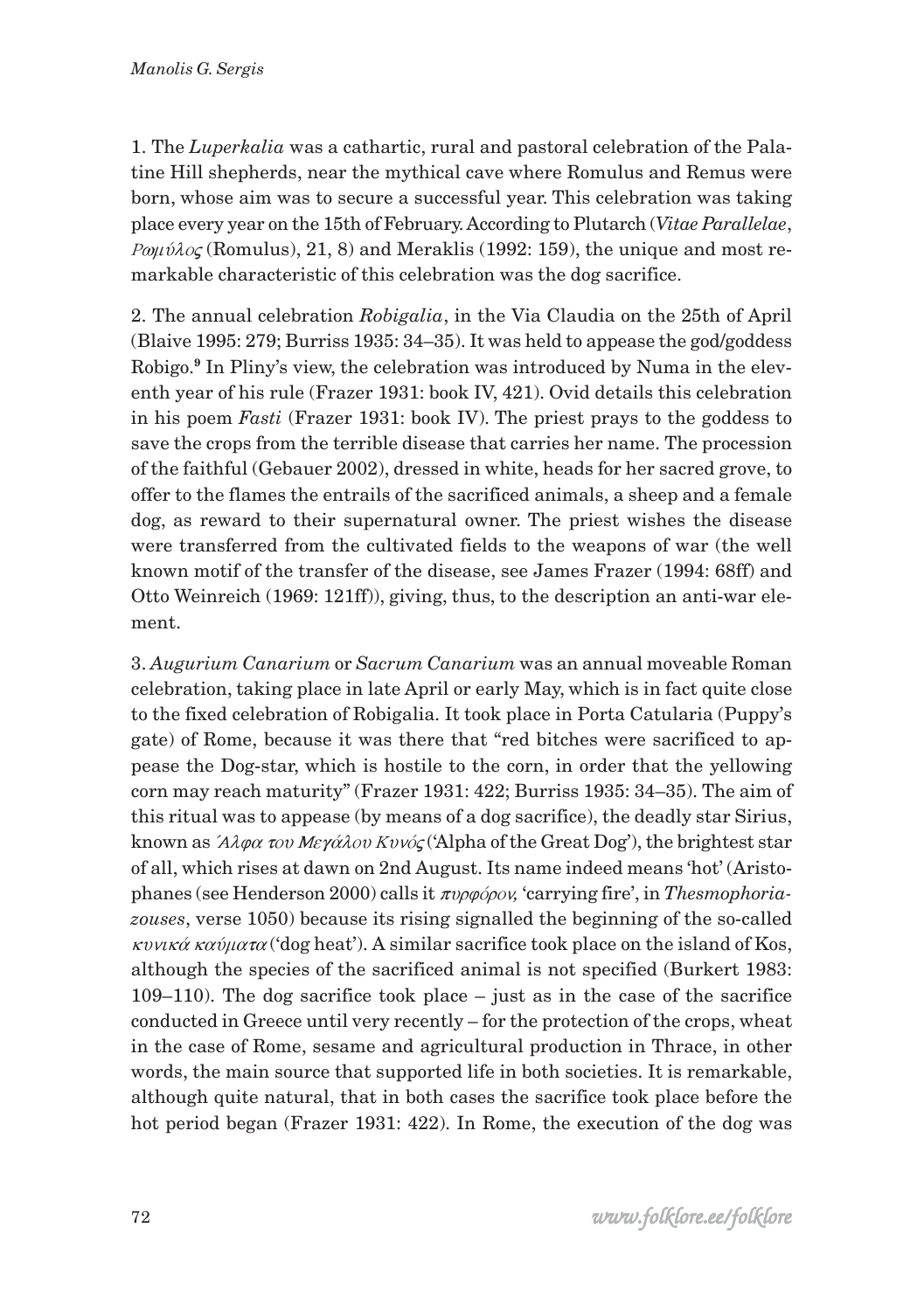earlier related to the belief that the priest was to take the omens from the dogs on the day of sacrifice before the new wheat seed grew; the universal anxiety over the possible destruction of growth because of summer drought. The period before the budding of the seed was late April or early May. In Modern Greek custom, the aim of which was appeasement, incl. rabies, dog sacrifice took place during the spring celebrations as described later in this study, which is another striking similarity to the ancient Greco-Roman practices.

4. The ancient Greek celebration  $A \rho \nu \hat{i} \zeta$  or  $A \rho \nu \eta \hat{i} \zeta$  ( $\alpha \rho \nu \hat{\delta} \zeta$ ,  $\alpha \rho \nu \hat{i} \sigma \nu$ , 'lamb') was purificatory and expiatory. It was held by the inhabitants of Argos at the beginning of summer to pray for the increase of their flock. Its premises lie in the very old traditions of Argos regarding Apollo and Psamathi ( $\varphi_{\alpha\mu\alpha\beta\eta}$ ) and their illegitimate offspring, Linos. This tradition is recorded in many ancient Greek writers (Pausanias 1959: book I, 43, 7–8; 19 – Κόνωνος διηγήσεις κατά Φώτιον, (Konon's narrations in Photio's words)). The month when Linos' celebration took place is called "the Month of the Lamb", as reported by Photios (" $\mu \dot{\eta} \nu \dot{\alpha} \tau \dot{\epsilon}$ "  $\omega$ νόμασαν Αρνείον, ότι αρνάσι Λίνος συνανετράφη", ("they named the month Arneios because Linos was brought up among lambs") (see Paulys Realencyclopädie der Classischen Altertumswissenschaft 1894: Vol. II1: 1203–1204). The same celebration is reported in Athenaeus (Athenaei Navcratitae Dipnosophistarum, v. 1, 99e) as  $Kv\nu\varphi\varphi\varphi\tau\iota\zeta$  or  $Kv\nu\varphi\varphi\varphi\tau\iota\alpha$  ('dog killer'). Its name is due, as reported by Claudius Aelianus (1864: De Natura Animalibus, IB´, 34) to the fact that the inhabitants of Argos, apart from the lamb sacrifices, also killed all dogs that made their appearance in the agora  $(\alpha \gamma \circ \rho \alpha)$  of the town  $("εν δε ταις ημέραις ας$ καλούσιν Αρνηίδας οι αυτοί, εάν κύων εις την αγοράν παραβάλη, αναιρούσιν αυτόν" ("if a dog made its appearance in the agora during the days of the month Arneios, it was killed"). The celebration took place during the period of the 'dog heat' ( $\kappa v v \kappa \alpha \alpha \alpha u \alpha \alpha x$ ), when dogs suffer from rabies, and is symbolized as a battle against the deadly heat caused by Sirius. The agora of Argos was under the protection of Apollo, who was worshipped there as  $\Lambda \dot{\nu} \kappa \nu \sigma \zeta$  ('as a wolf';  $\lambda \dot{\nu} \kappa \nu \zeta$  – 'wolf'). It is not at all coincidental that Sophocles calls this god 'wolf-killer'  $(\lambda v \kappa \alpha \kappa \tau \phi v \circ \phi)$ , which is a hint regarding the killing of its cousins during that celebration (Burkert 1983: 108). Thus, this deed has important implications. If *agora* was the humanized public territory, the political area, the place of civilization, then the killer-dog, which had torn apart the baby Linos, is the bearer of the secular world, which stands beyond civilization. It therefore does not belong to it, and has to be put to death when it makes its appearance. The wolf in the folk consciousness is identified with the dog since both animals unquestionably have the same ancestor (Russell & Russell 1978: 143ff). In the Luper*calia*, for instance, a dog was sacrificed instead of a wolf, since it was an animal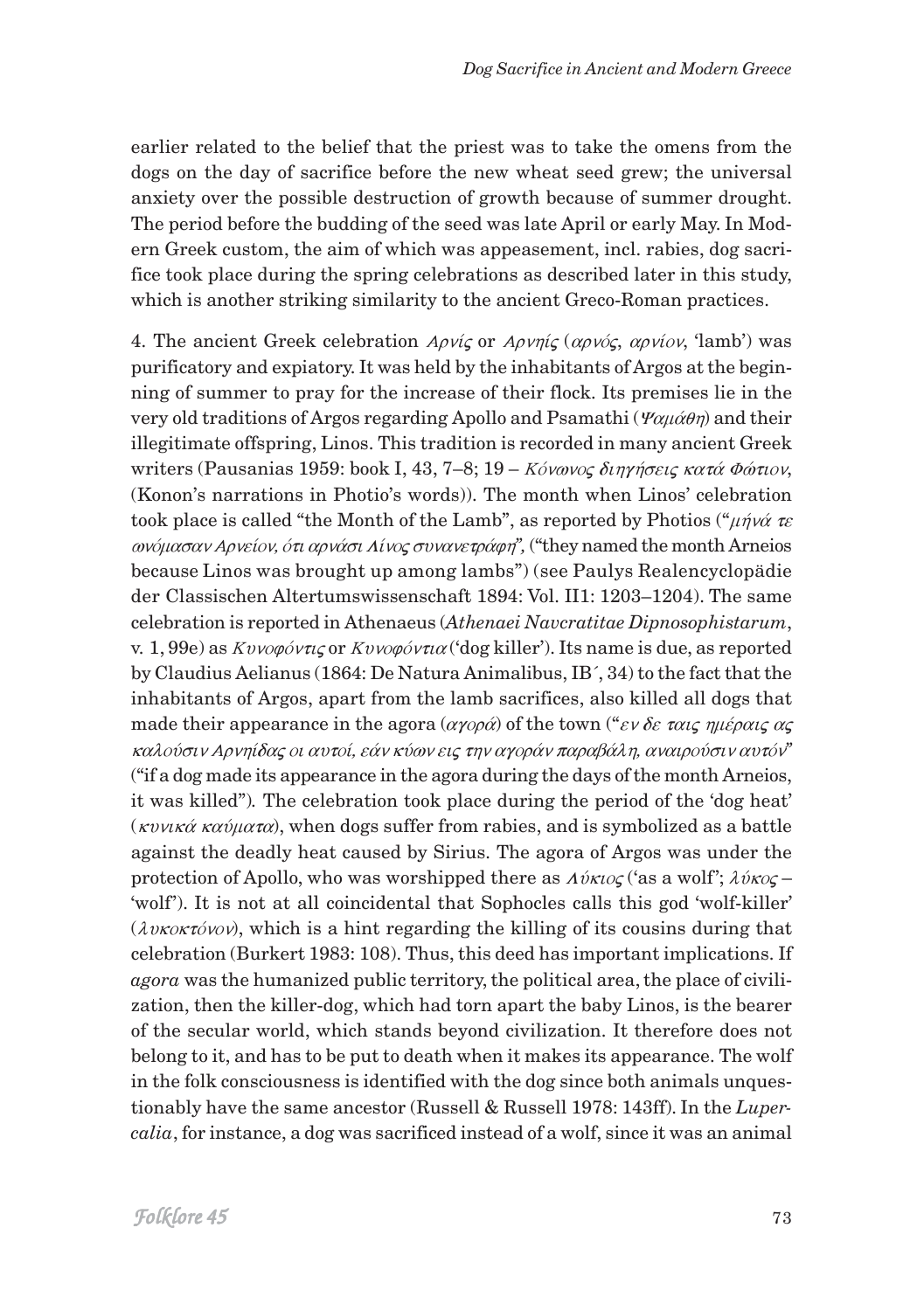easier to find, given that it had long before been tamed and lived in great numbers in the rural communities. It was sacrificed in expiation to the demon  $-$  wolf-god (Lupercum- $\Phi \alpha \acute{v}$ *vov*<sup>10</sup>), in particular. He is the ancient wolf-headed god, the beast-headed beneficial for budding and fertility demon to whom dogs were offered for worship and appeasement. This is, of course, a typical case of totem worship, in which the concepts animal and deity are identical.**<sup>11</sup>**

However, in the Ovidian *Fasti*, it is clearly stated that "this dog is set on the altar, instead of the celestial dog and its name is the cause of its death" (see verse 942). The dog, whose name is identified with the celestial star, is considered the symbol of the dry heat of the star, so deadly to vegetation. It is therefore sacrificed in order for the humans to avoid the heat of Sirius and it is thus another form of homeopathic magic, *similia similibus sanantur* (Imellos 1972: 68–72). The victims need to resemble the one they replace in order to offer to the violence the required loot. This is a similarity which reaches absolute assimilation. The dog is a victim, and the destructive celestial star becomes the same by the analogy of name. We have here one more proof of the remarkable identifying function of names (Lévi-Strauss 1977: ch. 2, 6). The same applies to colours; heat (Sirius) has the colour of fire, so does the small female dog sacrificed in the Ovidian example. As we have said, the victim represents death and life, illness and health and sin and virtue, since the sacrifice expresses the ambiguity of the religious powers.

Consequently, the murder of the dogs during the  $A\rho \nu \eta i \zeta$  celebration can be clearly interpreted, if we take into consideration that the handsome Linos was the personification of spring and budding vegetation which is likely to be destroyed by the heat brought by Sirius. Sirius therefore needs to be appeased in advance. This interpretation of the facet of dog sacrifice coincides notably closely with the folk interpretations of the custom in 20th century Greece which follow.

# **THE VARIOUS FUNCTIONS OF THE MODERN GREEK CUSTOM OF** *KYNOMARTYRION* **(FERTILITY, CATHARTIC, ETC.)**

The Modern Greek spring *dromena*, an early form of theatre (Puchner 1989: 48), such as dog torture (*kynomartyrion*) fall within the wider cycle of rites of passage. They were performed at some turning point of the year, the passage from winter to spring, in particular. As such, they occurred at "dangerous, transitory moments of the year cycle". Their main goal was the rebirth of nature (fertility). In these rituals, by means of numerous symbolic overturns,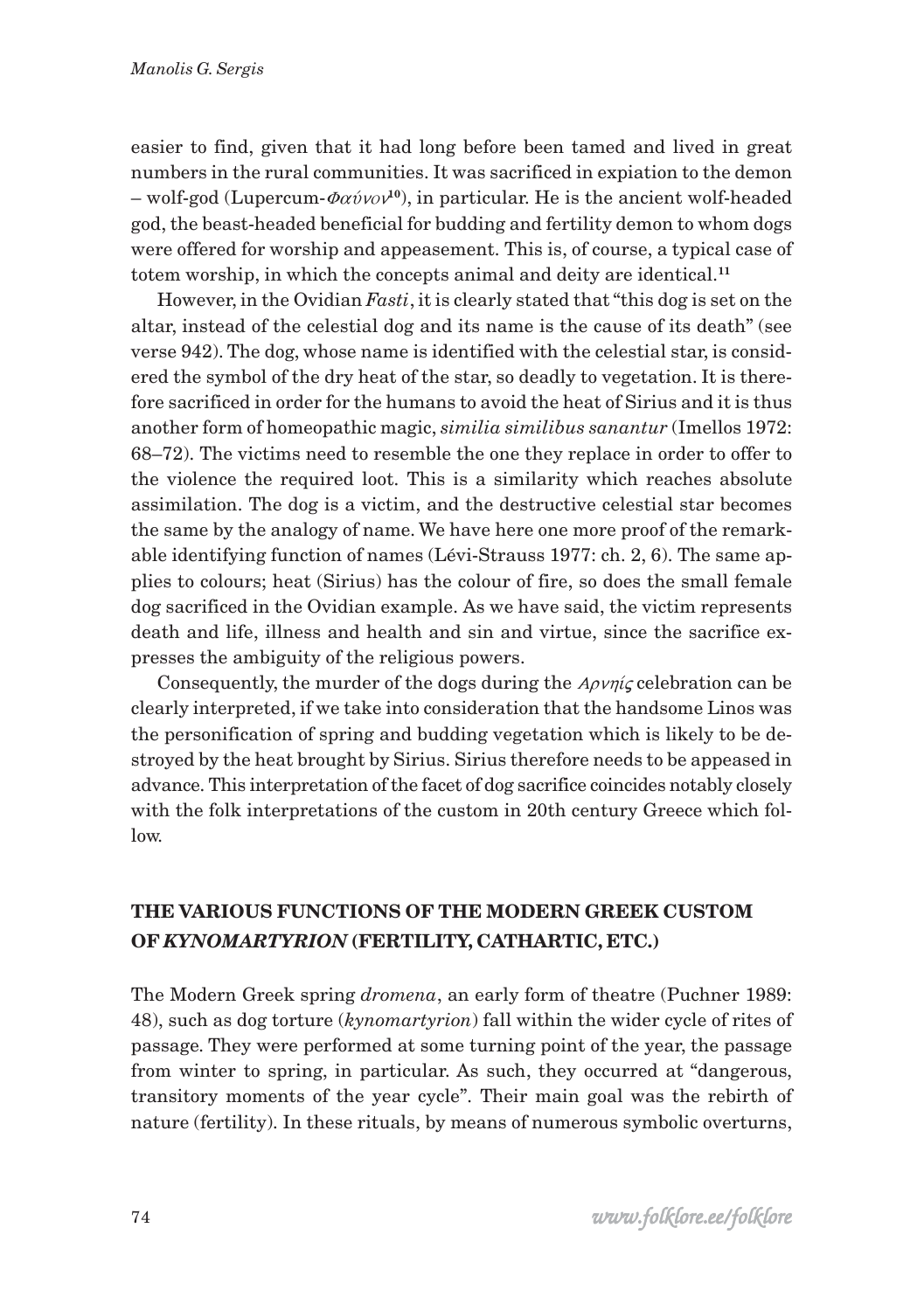the identification of the end with the beginning, the cyclical conception of time, the sense of perceptual repetition and the unity of the opposites were dramatized. The cycle of the year for the layman of the countryside was defined by two identical points, since essentially one first produced the other. Death (end) led to rebirth (beginning), the winter to the spring, the old to the new, thereby refuting time and giving the sense of eternity to the community (Nitsiakos 2003: 120ff; Sergis 2007: 19–23).

The cosmological sense of the rebirth of time and the return of vegetation is dramatized through the archaic myth of the annual death (and usually resurrection) of a god, or a vegetation demon or a person, usually young in age, girl or boy (for example Adonis, Persephone or Linos, in particular). This motif secures the eternal recycling of life. Death and life are identical; the first is considered fertile and subsumes the idea of resurrection (Kiourtsakis 1995: 84–85, 88, 91, 103–104, passim; Meraklis 1989: 251). In our case, we have the sacrifice of a small demon, a dog, which is sacrificed as an expiatory victim to the demon god. We have here one more transformation of the scapegoat. In the light of Wilhem Mannhardt's animistic theory about the battle of diseases, which suggests that the diseases are avoided or cured violently, the scapegoat (Frazer 1994: 126ff; Burkert 1997: 110), since it is a vegetarian spirit, must be whipped, expelled, put to death before it is reborn. Beating in folk culture, especially during carnivals, is one more action of body drama. The beaten subject, (the dog in our case), is ridiculed, humiliated and killed but, at the same time, purified and revitalized. In its turn, it purifies the collective body (Kiourtsakis 1995: 106–107). In other words, beating belongs to ambiguous actions that are both deadly and revitalizing at the same time. Life is unique but autonomous, as well. Consequently, it must accept death, or it carries death, in order to be eternal. We usually sacrifice to the deity our most precious belongings. This is probably the reason why the dog has always been the victim in such sacrifices. Its behaviour and intelligence were very close to those of humans, as we have stressed in a previous section of this study. The tamed animals which live in human homes, have a human element, according to Joseph de Maistre, and this is the reason why they have always been selected for sacrifice (Girard 1991: 14). These animals, due to their instincts and abilities reminded more the humans than their previous condition, that of impure and non-social being.**12** In order to render the animal more conducive for sacrifice, it needs (*inter alia*, e.g., the animal offers itself voluntarily, see Imellos 1994: 344–375) to be assigned the most remarkable similarity to *non sacrificial* categories, that is, human beings (Roux 1998: 318).

In Soufli, for instance, on Monday, after the second week of the carnival period, the men of the village collected as many dogs as possible and held them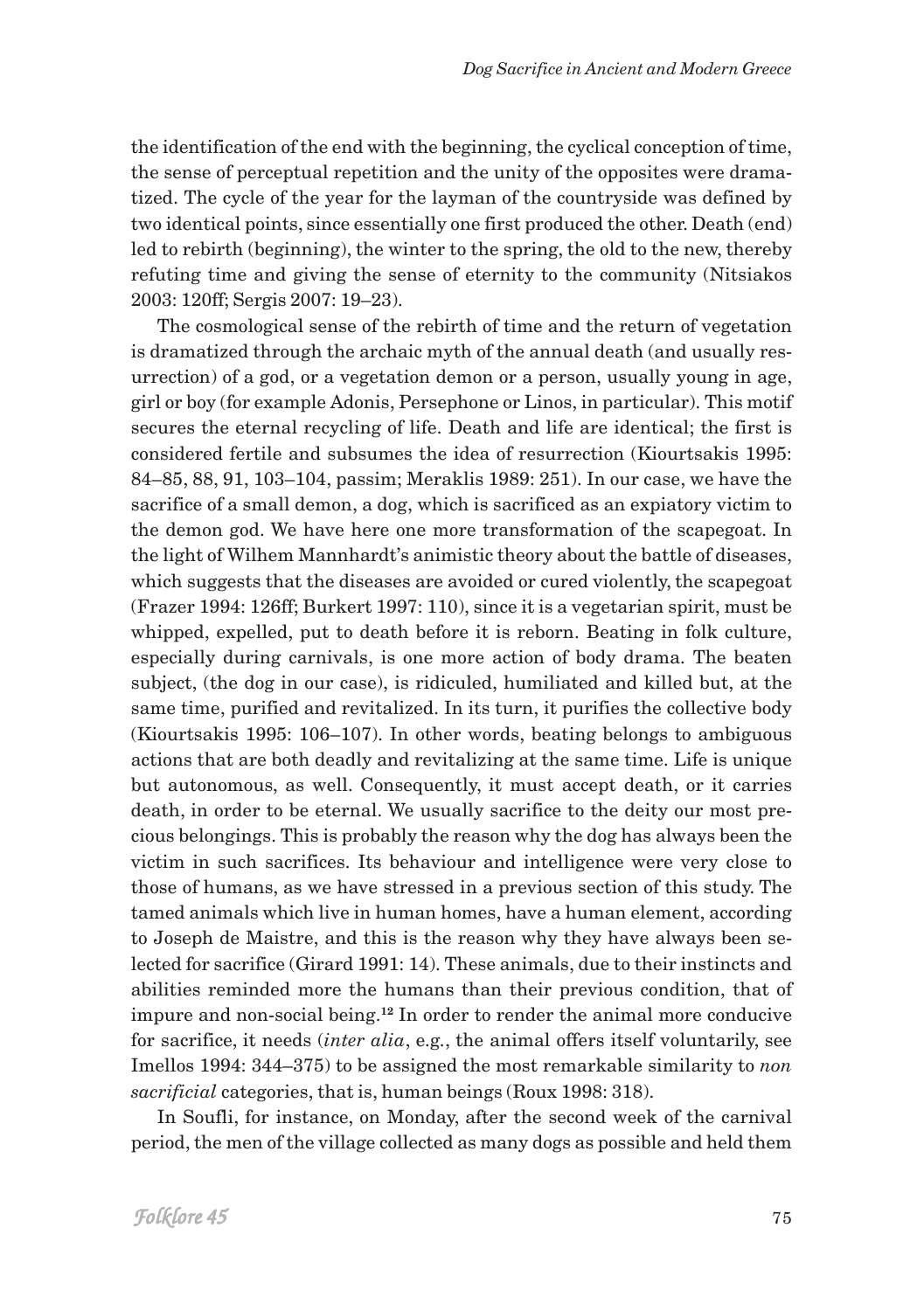still by means of a pitch-forked piece of wood. Then, one of them tied to the dogs' tails an object and released them to run around and make noise. This is often found in such rituals, intended to expel evil spirits. The tortured dog's dreadful howling in *kynomartyrion*, may consequently, have been considered a frightening sound, to be regarded in connection with the expulsion of demons (Politis 1904: Vol. 2: 1310–1314), since, during the carnival period, the underworld is on earth. Elves (*kalikantzari*), the sacred visitors of the Twelve-Day period ( $\Delta \omega \delta \epsilon \kappa \alpha \mu \epsilon \rho o$  in Greek), appear, for instance, in the form of dogs, just as all demons and fairies in traditional magic (Benekos 1998: 35; Stewart 1991: 187–188). The great ruler – king of hell, Ariel, appears as a huge fiery dog, according to medieval tradition among dozens of peoples. The devil also takes the form of a black dog (Politis 1874: 474–475; Rudkin 1938; Brown 1958; Bayless 1970; Brown 1978; Trubshaw 2005). This superstition probably originates from the figure of the ancient guardian of Hades, Cerberus. Such a hypothesis is further supported by the fact that what matters in the *kynomartyrion* is not the death of the dog itself. Most probably, this animal is conceived as most appropriate for the expulsion of demons, who traditionally appear as dogs, such as those mentioned above. If this is the case, we can attribute a cathartic function to this custom as well. In Adrianopolis, in particular, the pursuit and capture of the dogs was performed by the followers of the Kopek Bey (dog master, the king of the carnival in Thrace) who, carrying wooden clubs and covered with black smoke dirt, attempted to catch the animals using specially constructed tools "to turn them upside down in order not to catch rabies in summer" (Kourtidis 1938–39: 93). This turning upside down of the animal, as has been remarked by K. Kourtidis, probably symbolizes its symbolic death. More specifically, possibly the aim is to make the animal touch the ground for some time (the earth being a chthonic deity,  $M\acute{\alpha}v\alpha T\eta$ , 'Mother Earth'). She is mother of all creatures but also home of the dead, who, nonetheless, carries rebirth, the eternal recycling of life (see, e.g., Turner 1969: 161). Kourtidis describes the dogs as rising and running away, instead of being put to death. Is this variation of the *kynomartyrion* to be considered within the common motif of death-rebirth, the dying and reborn god mentioned earlier, met in dozens of Modern Greek *dromena* or is it a form of symbolic sacrifice, a remnant of older dog sacrifices aimed at promoting fertility? In this custom do we witness the passage from the sacrifice to its symbolism?

Another possible explanation of the custom relates to the special meaning the dog bears and the particular period of "Clean Monday". Those who wear masks during the carnival period are called  $\Sigma \kappa \nu \lambda \alpha \rho \alpha \delta \nu$  ('crowd of dogs'). At Perista in the area of Nafpaktos, for instance, they are fifteen in number.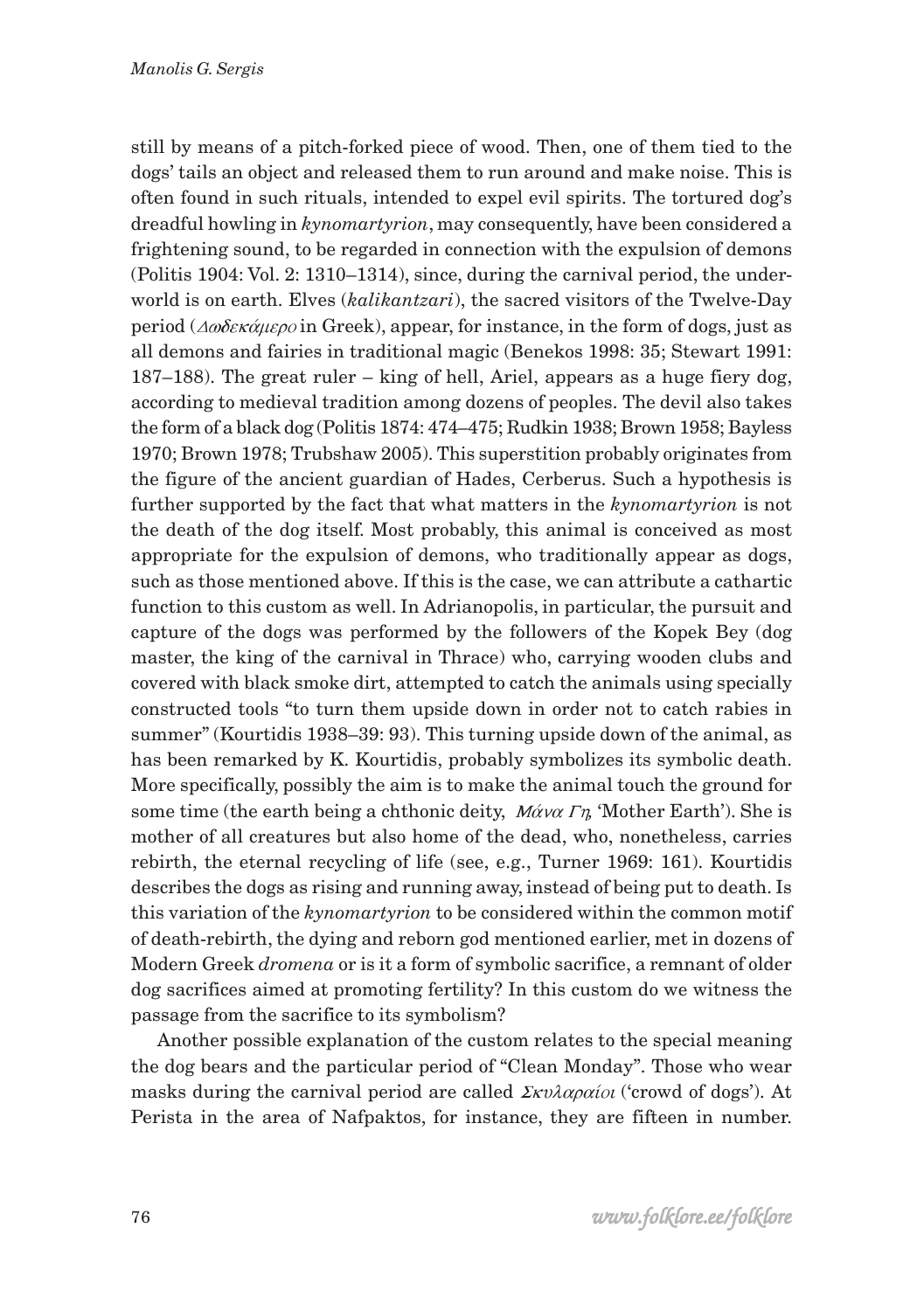Among them figure the doctor, the priest, the policeman, the groom and the bride, the old man and the old woman, the bear, which are all common figures during carnival time (Romaios 1944–45: 97ff; Puchner 1989: 49, 113, 116, 118; Puchner 1977: 170, 193, 216, 238, 259). This presupposes the existence of dogheaded demons ( $Kv\nu\nu\alpha\epsilon\varphi\alpha\lambda\omega\nu$ ) and people in whom all – or at least Balkan peoples – believed, from Slovenia to Asia Minor (see Kretzenbacher 1968 ; Klímová-Rychnová 1971; Politis 1904: Vol. 1: 206–207; Politis 1904: Vol. 2: 964– 965; Oikonomidis 1983; Oikonomidis 1987–88; Xygopoulos 1977–79; Chotzakoglou 2003). The traditions concerning this type of demons were probably formulated by Pseudokallisthenis' narrations in his popular book about Alexander the Great.

In addition to the above, reports from the villages of Roditis and Mesi in Aegiros (Western Thrace) clearly reveal that the aim of the custom was "to guarantee the safe growth of sesame" (Papatriantaphyllou 1993: 204; Varvounis 2004: 38), having thus a fertility function. To this same end, in Phanari of the same region, people used to hang cats (Varvounis 2004: 38, 67), animals closely parallel to dogs since they, too, are chthonic beings and very close to human beings (Sergis 2007: 40, 240, 264). These two species bear such similarities that they sometimes share common names, despite their enmity to each other in fairy tales. To provide but a few examples, in Samos, in Roditis, Phanari and Messi (Western Thrace) the custom is also called  $\gamma \alpha \lambda \omega \mu \alpha \rho \tau \nu \rho \nu \nu$  (cat torture).

Another goal of the custom, similar to the related Roman and ancient Greek ceremonies described earlier, was the annual protection of dogs from rabies, as reported in Kourtidis and mentioned above (Kourtidis 1938–39: 93). The same interpretation is offered by Chr. Vakarelski in Bulgaria (1969: 320). Dogs are tortured to rid them of rabies, which is considered to nest in the animals' body throughout the year. Therefore in spring, before Sirius with its heat rises, these animals are in need of protection to prevent the disease.

Wolves and dogs share one more frightening characteristic. They are both carriers of rabies, which passes from the former to the latter and then to humans, decimated people in some early historical periods. W. M. S. Russell and C. Russell referring to R. H. A. Merlen's study on this disease, report that during the 1st century AD a great number of dogs were transferred to the Mediterranean countries from Northern Europe, causing the death of a large number of people who had been bitten by dogs and as a result, rabies was considered the most deadly disease in Europe from early Christian times onwards (Rozos 1968; Theodoridis 1984; Blancou 2003; King & Fooks *et al.* 2004). This fact is further supported by Soranos in the 3rd century AD (quoted in Russell & Russell 1978: 162–163).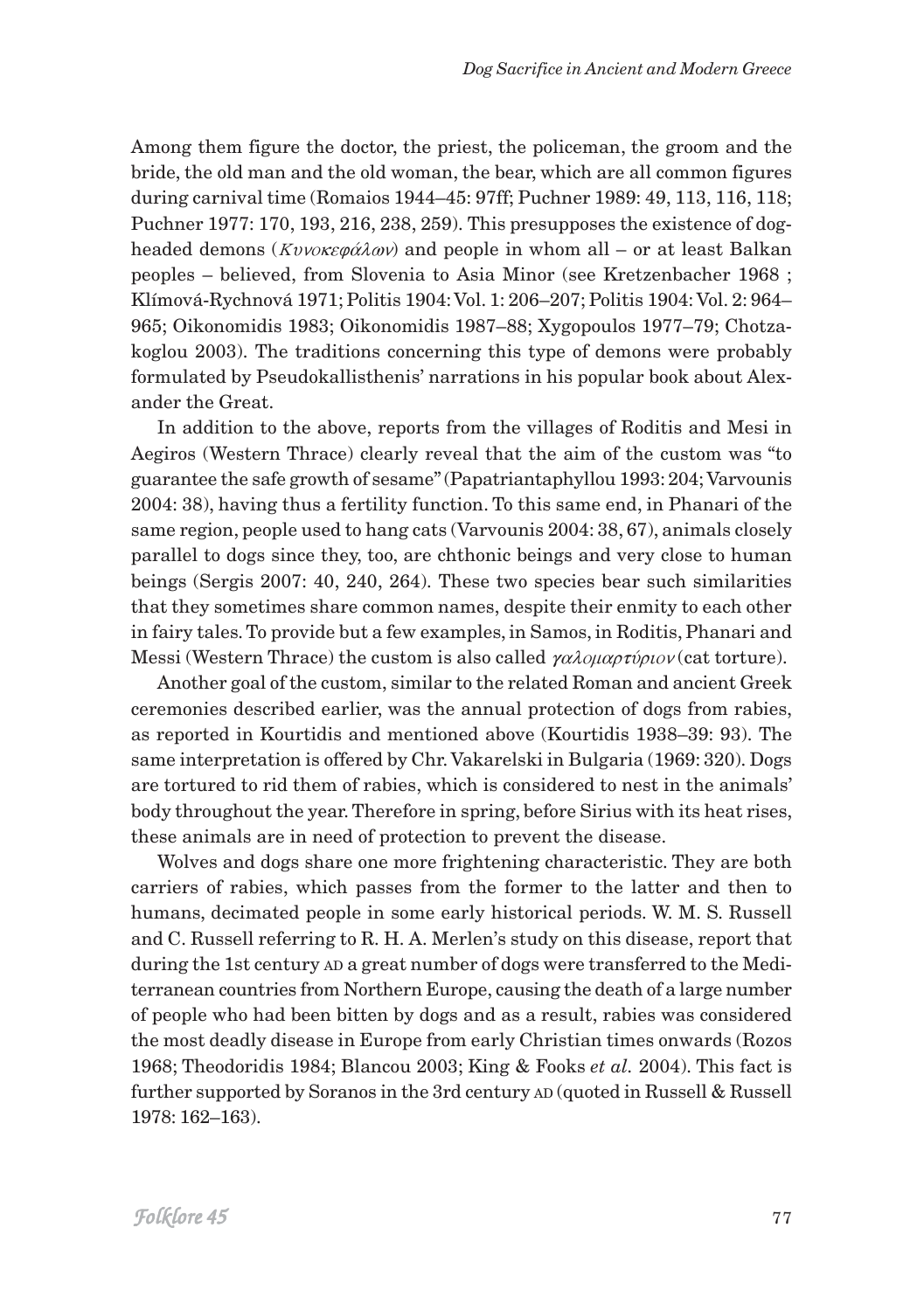As has been pointed out so far, dog torture had similar functions with regard to the ancient dog sacrifice rituals discussed in the previous section. In what follows we will see how the performance of the custom was transformed into a folkloric, spectacular one with intense violent and sadistic behaviour on the part of humans in the places where it still took place after 1960.

### **The changes that the custom underwent after the 1960s: from the sacrifice ritual to the spectacle**

After 1960, the custom lost its blood-sacrifice character in all Greek areas and became once and for all an entertaining spectacle, which had to be repeated every year for the reasons mentioned below. Certainly, it has always been a *performance*, in Erving Goffman's sense, being a conscious action on the part of its performers, and aiming at making an impact on the parties involved (Goffman 1959: 22). The goal of obtaining a good year and good crops was of utmost importance and the ceremony was certainly violent.

One question may be asked at this point. Why have researchers stressed so much the cruel human behaviour towards the dog, given the aforementioned ambiguous nature of the animal and the phenomenon of sacrifice ever since antiquity? It may be that violence was always a part of it in the archaic community, yet as a necessity for strict ritual formality. Violence has always been present, archaic or later traditional thought ritualized this, and it has occupied a position in the communal consciousness or sub-consciousness, different from a performance, such as the modern *kynomartyrion*, that is devoid of any sacred element. In other words, ever since ritual began to detach itself from its sacred element and turn into a common spectacle, violence is manifested in its primitive, original sense.

Rene Girard's interpretation of the phenomenon of ancient sacrifice comes to mind at this point. He discusses it as unanimous communal violence against the expiatory victim, whose aim is to put an end to the existing civil violence. He talks of the mimetic-desire which drives people to wish what others already wish.**13** This mimetic desire leads, in its turn, to mimetic opposition and competitiveness among people, and, consequently, to a mimetic crisis within the community, which gradually leads to a climax of war. All real and imaginary dangers which threaten a community are assimilated to the danger that society faces. Girard called this imitation of the sacrificial crisis, which will confer unity on the community, the *catharsis* and the expulsion of intra-community violence. The ritual victim, the scapegoat (see Girard 1987) represents the expiatory victim. Since this victim represents all members of the community, its sacrificial substitution protects all its members from any violence in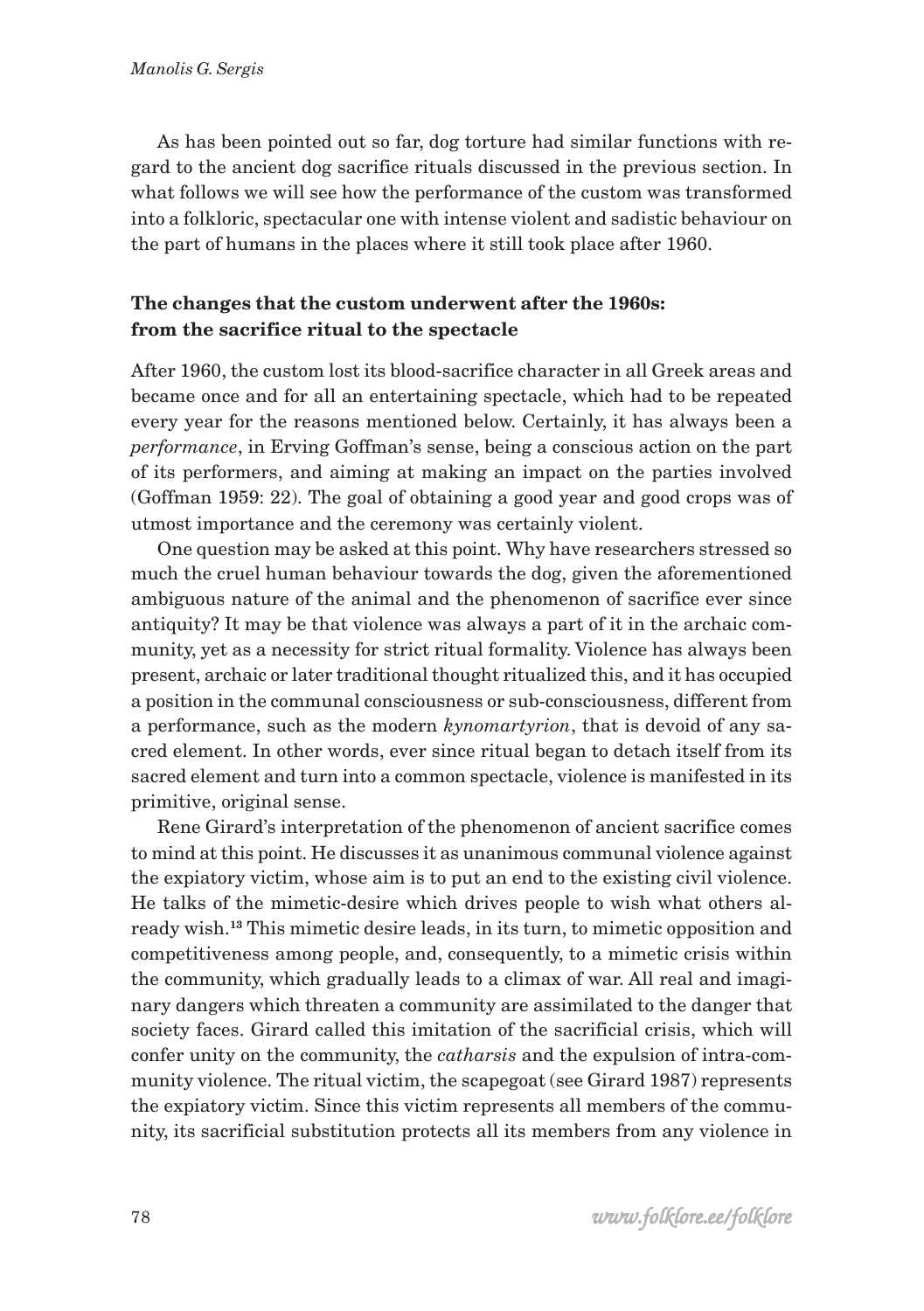society. The sacrifice in Girard's view, "is the repetition of a first, impulsive hanging which set order in the community again" (Girard 1991: 160). He reminds us of Mircea Eliade's ideas (1999): An action becomes real, as long as it imitates or repeats an archetype (the motif of the *eternal return*). The passage from civil war to communal peace, the prohibition of discriminations, and the fundamental unanimity is what is requested by means of sacrifice. *Homo religious* acts and fulfils as *homo necans,* as W. Burkert also suggests (1983: 2, 4; see also Hamerton-Kelly 1987; Turner 1968).

In this vein, most modern folk performances, as *dromena*, have always had a striking appearance that is the chief element to attract the crowds even if the aim of the custom was self evident. After 1960, the rate of change to traditional ways of life in the Greek countryside accelerated rapidly. Among the reasons for these changes was decreasing apprehension over an uncertain future, increasing industrialisation of agricultural production and the concomitant decline in the worship of the fields, i.e. 'Feldkulte', according to W. Mannhardt. Until then the custom certainly retained its original meaning, to fertilize effectively and to obtain a good harvest and the protection of the crops. Modern farmers, however, do not believe anymore in the magical impact of sacrificed dogs, as is quite reasonable. They employ farming technology and the fertilizers. The custom survived, nonetheless, due to some other elements, which preserve it mostly as a spectacle, with its original meaning forgotten, or with new meanings attached to it derived directly from its new function as a spectacle. Let us also add *folklorism* to this, defined as the artificial revival of some old forms of life, especially those which can be represented as spectacle. Our age, which does not produce customs anymore, is fed by old recipes. In particular, the transformation into the spectacle discussed in this study custom was complemented with more elements which turned it exclusively into a hideous but spectacular performance. It survives as a picturesque spectacle. It entertains and amuses. It takes place only in order to preserve tradition. Young people who participate in it strengthen the ties of *belonging* **(**Cohen 1982; Sergis 2005: 45–46) to their community, show off their physical strength to the audience, and surpass, perhaps, personal anguish and conflict. Their opponents are now neither imaginary dangerous natural powers which envy their crops or spirits but a helpless dog that is tortured.

The custom has fallen into disuse in many Greek regions since 1930 due to the fact that it was regarded as brutal and sadistic. It was preserved in few Greek regions until 1970 or early 1980s and has disappeared since.

The aforementioned causes of the disappearance of the custom have mainly to do with its performers (the people of agriculture). Nonetheless, the main causes seem to have been extrinsic to the folk people who performed the cus-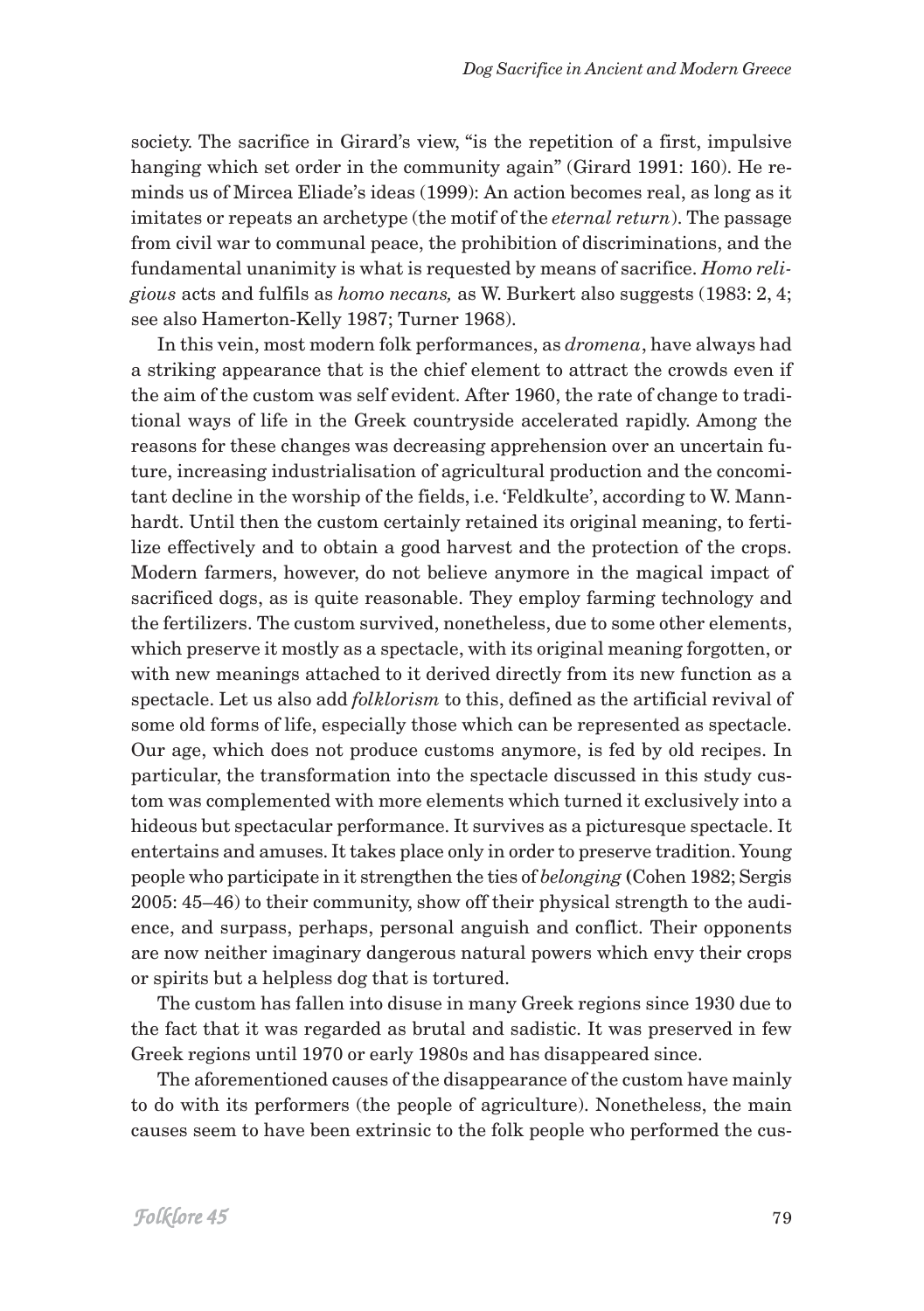tom and related to two powerful social groups of pressure, namely, the Greek Orthodox Church and the animal rights organizations. In some villages of Thrace, for instance, we learn, it was banned by a newly-appointed priest (Varvounis 2004: 67). In Tychero (Evros), Rizomylos (Thessaly), and in island of Chios the custom was preserved but, due to opposition from animal lovers, animals have been replaced by dummies (Avdikos 1998: 197). In Chios, people used live animals up until 1982. An end was put to this by the unanimous vote of the general assembly of the local cultural organization. However, the celebration of dog torture was repeated in 1987 for the last time, being recorded and transmitted by Greek state television. This broadcast provoked an angry reaction on the part of the local environmental organization, which subsequently petitioned the local judge. The organizers were not punished for the reviving the custom although the relevant celebration had been prohibited since 1982.

### **CONCLUSION**

The custom of dog sacrifice in ancient Greece presents remarkably interesting similarities to the dog torture (*kynomartyrion)* in the 20th century Greece. What is also worth pointing out is that until the 1980s, when the custom completely disappeared, it mainly took place in areas where its ancient use had been testified, that is in Asia Minor (now West Turkey) and Thrace, within its wider territory (current European part of Turkey, South Eastern Bulgaria (previously Eastern Romylia) and Greek Western Thrace. After 1960, with the rapid technological development and the consequent rationalization that dominated the peasants' thought, the practitioners of the custom still recall its original function (fertility of the earth, cathartic functions, etc.) but the custom has nothing to do with its ancient ritual practice. Most of them do not consider it anymore a mediator for the fulfilment of their goals but regard it as a folkloristic performance that entertains them with its sadistic and violent elements. The latter characteristics were the cause of its falling in disuse in many areas as early as in 1930, and its disappearance in the 1980s.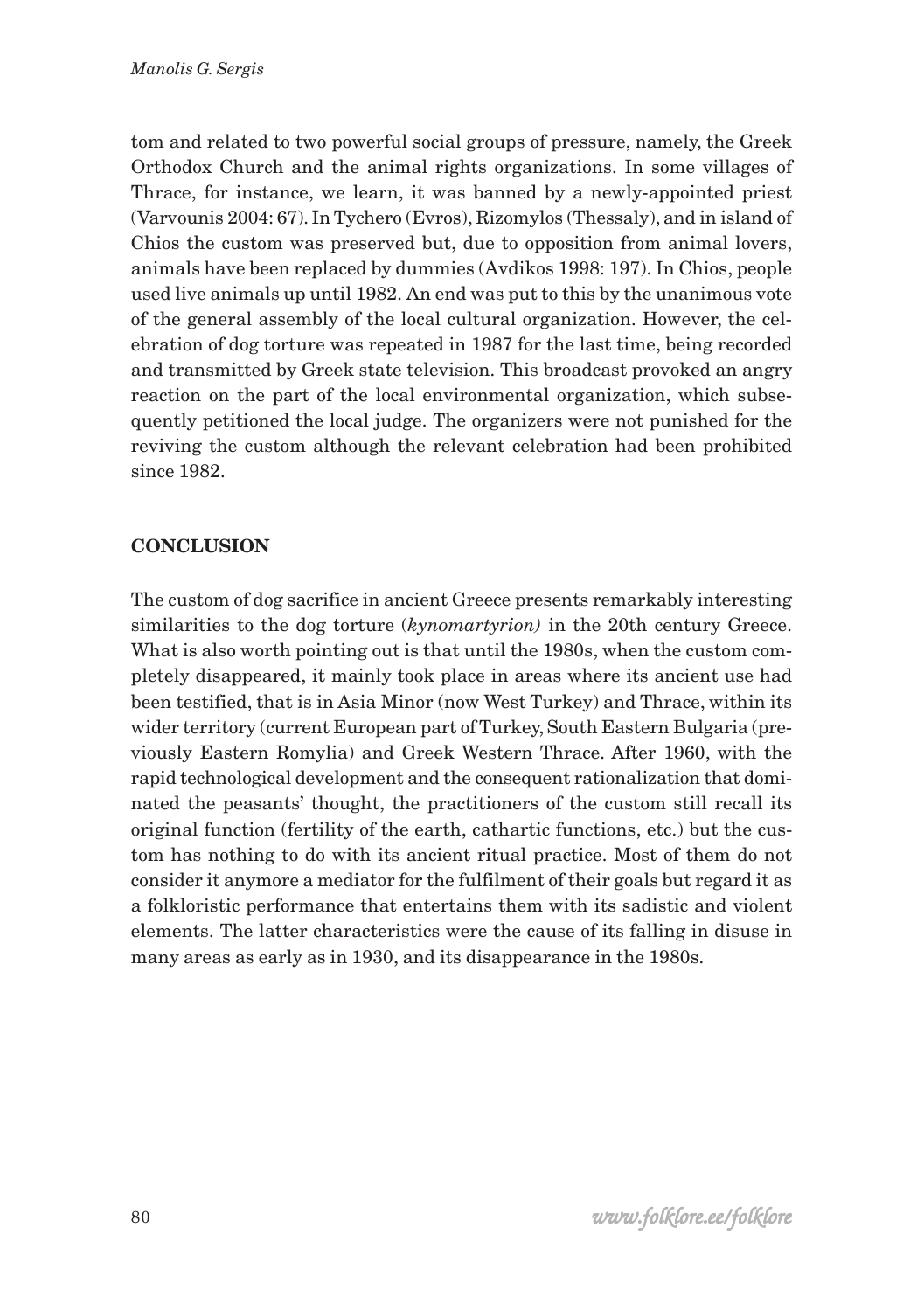### **NOTES**

- **<sup>1</sup>** I use the historical name assigned to our science by N. G. Politis (Politis 1909).
- <sup>2</sup> The place names  $Kvv\acute{o} \varsigma$   $\Sigma \acute{\eta} \mu \alpha$  (Dog signal) and  $Kvv\acute{o} \varsigma$  *Kegalai* (Dogs' heads) for instance (Merlen 1971: 83). Romans loved dogs as well. There are abundant stories showing love and devotion to these animals in the literary folkloric texts of the Romans.
- **3** References to the dog in the Christian and Muslim religions hold negative connotations, too. See for the former the Gospels of Matthew15, 26–27; Luke 16, 21; Mark 7, 27–28 and for the latter, see Woods 1959: 33.
- **<sup>4</sup>** A different estimation, especially for the case of the sacrifice for Ares (Mars), is provided below.
- **<sup>5</sup>** They are depicted on coins of Epidaurus and on two carvings, treasured (numbers 173 and 174) in the National Archaeological Museum of Greece (see Bodson 1978: 86).
- **<sup>6</sup>** The three-faceted representation of the moon is a universal motif. Through the centuries the poets were playing more and more with allegorical interpretations of mythology and were greatly interested in interpretations having to do with stars. In this vein, Apollo was linked to the Sun, his sister Artemis (Diana) to the great night star, the Moon (see Brunel 1988: 130).
- **7** The first statue maker who presented her with three bodies was Alkamenes (Pausanias: II, 30, 2). He did that either because she was the ruler of three kingdoms of nature (according to Orphics) or because she represented the three phases of the moon (Stoics).
- **<sup>8</sup>** See her statue in the museum of the Vatican, where, escorted by her dogs, she holds a deer from its horns.
- **<sup>9</sup>** There are two contrasting views on the gender of the god/goddess. The older Roman historians and writers (Warro, Flaccus, Festus, Gellius) support the male nature of the god while Ovid, Columella and the Christian writers Tertylianus, Lactantius, Augustinus (inter alia) talk of a goddess.
- **<sup>10</sup>** He was the father of Latinus (according to the Roman tradition), the mythical father of Romans. Some others, however, take him to be the king of Latio who was later identified with the goat-headed god Panas.
- **<sup>11</sup>** See, for instance, (for the ancient Greeks and Egyptians) the example of Demetra horse, Panas – goat, Artemis – bear, Anubis – jackal or dog. All these examples of names recall the zoomorphic nature of the worship of god. With the anthropomorphism of gods that followed, which was a product of the evolution of the human thought, this identification was reduced but, nonetheless did not disappear. Centuries of human history passed before anthropomorphism replaced zoomorphism of gods entirely.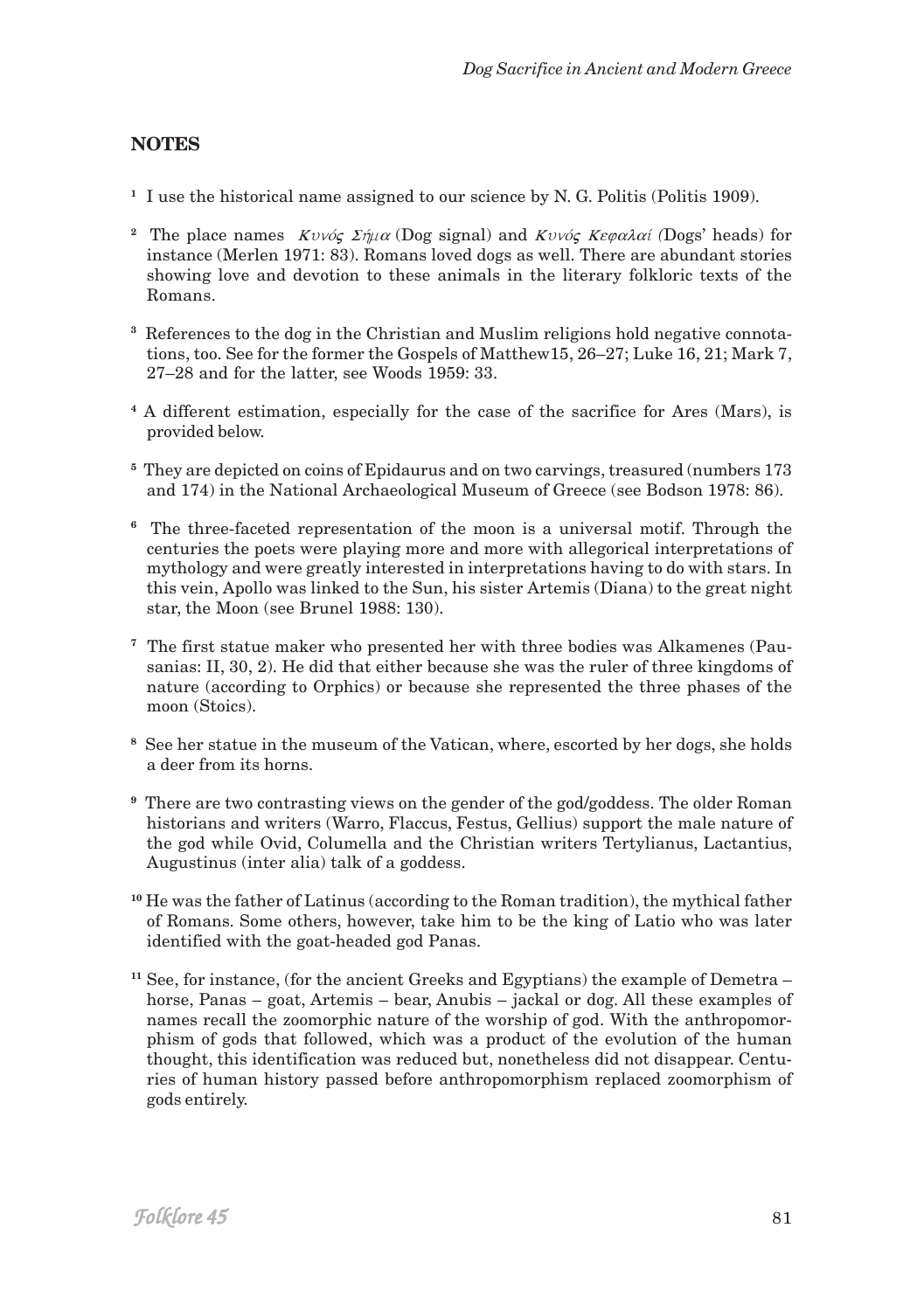- <sup>12</sup> The sacrificial code naturally demanded a male animal, not only because it was considered a less useful one for the household economy but, mainly, because (to the relevant male dominant prototype) it was more noble, stronger, bigger and untouched by the female impurity. The female sacrificial animal in some cases (e.g. in Robigalia because it was sacrificed to a goddess), although it violates the rule, was adjusted to other needs. It certainly required a young animal, thus perfect and healthy. The animal should also have colour, age and gender "relevant to the aimed outcomes". See H. Blau (1964: 109) where Indians used white dogs for their widely performed dog sacrifices, recorded since the 17th and 18th centuries. This choice had to do with the respect towards white animals which were believed to be symbols of purity, therefore appropriate to be dedicated to the Great Spirit.
- <sup>13</sup> The main tenet of Girard's theory is what Aristotle stressed in his  $\text{IIe}$   $\text{IIe}$   $\text{IIe}$ (Poetics) (4, 2) centuries ago: "το τε γαρ μιμείσθαι σύμφυτον τοις ανθρώποις εκ παίδων  $\epsilon \sigma \tau \tau$ " (the ability/tendency to imitate is an inherent characteristic humans are born with).

### **ANCIENT SOURCES**

- Claudius Aelianus 1864. *De Natura Animalibus, libri XVII.* Ex recensione R. Hercheri. Lipsiae (Leipzig): B. G. Teubner.
- Aeschylus *= Aeschyli Tragodiae, (Supplices)* 1910*.* Iterum edidit revisas H. Weil. Lipsiae (Leipzig): B. G. Teubner.
- Henderson, Jeffrey 2000. *Aristophanes: Birds, Lysistrata, Women at the Thesmophoria.* Cambridge: Harvard University Press
- *Athenaus = Athenaei Naucratitae Dipnosophistarum* 1985. Recensuit G. Kaibel, 1985, Stutgardiae: B. G. Teubner.
- Allen, T. W. & Halliday, W. R. & Sikes, E. E. (eds.) 1963. *The Homeric Hymns*. Amsterdam: Oxford University Press.
- Allen, T. W. (ed.) 1931. *Homeri Ilias*. Londini et Novi Eboraci.
- Hierakosophion 1612. Rei accipitrariae scriptores nunc primum editi: Accessit  $Kv$ νοσόφιον, *liber de cura canum ex bibliotheca regia Medicea.* Lutetia: Exofficiana Nivelliana.
- *Homeri Odyssea* 1889*.* Recensuit Arthurus Ludwich. Lipsiae (Leipzig): B. G. Teubner.
- Lucanus, Marcus Annaeus s.a*. De bello civili, libri decem.* G. Steinharti aliorum copiis edidit Carolus Hosius, Lipsiae (Leipzig): B. G. Teubner.
- Pausanias 1959 = *Pausaniae Graeciae Descriptio.* Recensuit Fr. Spiro. Stutgardiae: B. G. Teubner.
- Burnet, Ioannes (reviewer) 1902*. Platonis Opera*. Londini et Novi Eboraci: e typographeo Clarendoniano.
- Plutarch 1924 = *The Roman Questions of Plutarch.* Ed. by H. J. Rose. Oxford: Clarendon Press.
- Plutarch 1947 = *Plutarque, Sur la dispatition des oracles* 1947*.* Ed. by R. Flacelière. Paris: Société d'Édition Les Belles Lettres.
- Plutarch 2000*. Vitae Parallelae.* Ed. by Hans Gärtner. Monachii: Saur.
- *Suidae Lexicon* 1931. Ed. by Ada Adler. Lipsiae: typis B. G. Teubneri.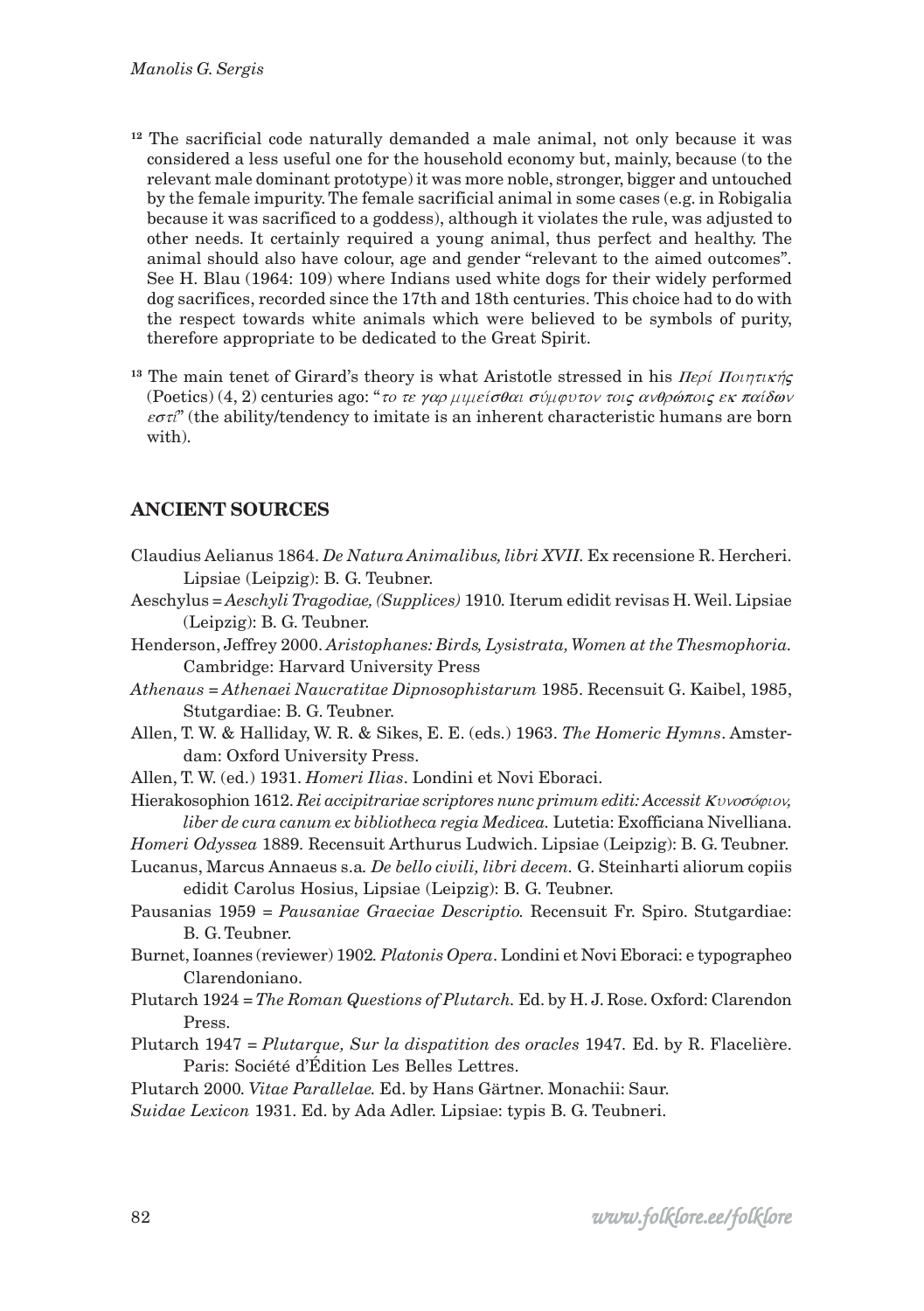#### **REFERENCES**

- Alexiadis, Konstantinos 1931. Προλήψεις και δεισιδαιμονίαι Ινεπόλεως. [Superstitions in Inepolis-Pontus.]  $A\phi\chi e i\omega\Pi\phi\nu\tau\omega\Psi$  [Archeion Pontou], Vol. 3, pp. 195–220.
- Avdikos, Evangelos 1998. Από τη Μαρίτσα στον Έβρο. Πολιτισμικές συγκλίσεις και αποκλίσεις σε μια παρέβρια περιοχή. [Cultural Convergences and Divergences in an Area Close to Evros.] Alexandroupolis: Polykentro of Tyhero Municipality.
- Bayless, Raymond 1970. Animal Ghosts. New York: University Books.
- Benekos, Demetrios 1998. Η αγωγή των δαιμόνων στην Ήπειρο. Συμβολή στη μελέτη της veoe $\lambda\lambda\eta\nu\kappa\eta\varsigma$   $\mu\alpha\gamma\epsilon i\alpha\varsigma$ . [The Control of Demons in Epirus. A Contribution to the Study of Modern Greek Magic.] Ioannina.
- Blaive, Frederic 1995. Le Rituel Romain des Robigalia et le Sacrifice du Chien dans le Monde Indoeuropéen. Latomus, Vol. 54, pp. 279-289.
- Blancou, Jean 2003. History of the Surveillance and Control of Transmissible Animal Diseases. Paris: Office International des Epizooties.
- Blau, Harold 1964. The Iroquois White Dog Sacrifice: Its Evolution and Symbolism. *Ethnohistory*, Vol. 11, No. 2, pp. 97-119.
- Bodson, Liliane 1978. Ιερά ζώα. Contribution à l'Étude de la Place de l'Animal dans la Religion Grecque Ancienne. Bruxelles: Académie Royale de Belgique-Palais des Académies.
- Brown, Theo 1958. The Black Dog. Folklore, Vol. 69, pp. 175–192.
- Brown, Theo 1978. The Black Dog in English Folklore. In: J. R. Porter & W. M. S. Russell (eds.), Animals in Folklore. Mistletoe Series. Ipswich: D. S. Brewer Ltd and Rowman & Littlefield for the Folklore Society, pp.45-58.
- Brunel, Pierre (ed.) 1988. Companion to Literary Myths, Heroes and Archetypes. New York: Routledge.
- Burkert, Walter 1983. Homo Necans: the Anthropology of Ancient Greek Sacrificial Ritual and Myth. Transl. by P. Bing. Berkeley: University of California Press.
- Burkert, Walter 1997. Ελληνική μυθολογία και τελετουργία. Δομή και ιστορία. [Greek Mythology and Ritual. Structure and History.] Athens: Cultural Foundation of the National Bank of Greece.
- Burriss, Eli Edward 1935. The Place of the Dog in Superstition as revealed in Latin Literature. Classical Philology, Vol. 30, pp. 32-42.
- Chotzakoglou, Christos 2003. Σκιάποδες, στερνόφθαλμοι, κυνοκέφαλοι... [Skiapodes, Sternophthalmoi, dog-headed...] Nicosia: Museum of the Holy Monastery of Kykkos.
- Cohen, Anthony (ed.) 1982. Belonging: Identity and Social Organisation in British Rural Cultures. Manchester: Mahnchester University Press.
- Crockford, Susan Janet (ed.) 2000. Dogs through Time: An Archaeological Perspective. Proceedings of the 1st ICAZ Symposium on the History of the Domestic Dog. Oxford: Archaeopress.
- Cumont, Franz 1949. Lvx Perpetva. Paris: Librairie Orientaliste Paul Geuthner.
- Decharme, Pierre 1959. Ελληνική μυθολογία. [Greek Mythology.] Transl. by John Oikonomidis. Athens: Parthenon.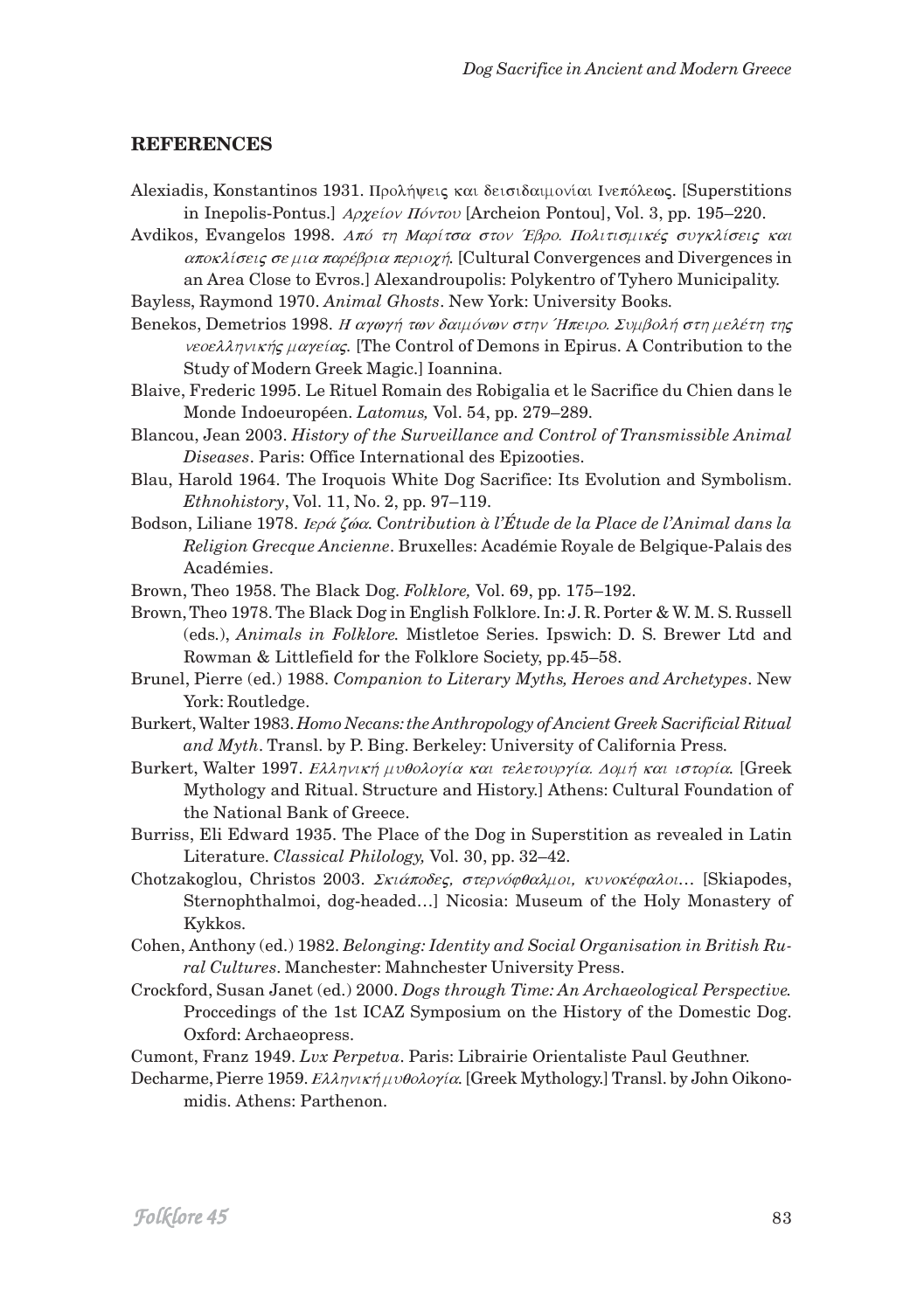- Drexl, Franz 1923. Das Traumbuch des Patriarchen Germanos.  $\Lambda \alpha o \gamma \rho \alpha \phi$  (Laographia), Vol. 7, pp. 347-375.
- Drexl, Franz 1925. Das Anonyme Traumbuch des cod. Paris Gr. 2511. Λαογραφία [Laographia], Vol. 8, pp. 428-448.
- Eliade, Mircea 1981. Πραγματεία πάνω στην ιστορία των θρησκειών. [Essay on the History of the Religions.] Athens: Chatzinikolis.
- Eliade, Mircea 1999. Κόσμος και ιστορία. Ο μύθος της αιώνιας επιστροφής. [Cosmos and History. The Myth of the Eternal Return.] Transl. by Stratis Psaltou, Athens: Ellinika Grammata.
- Fauth, Wolfgang 2006. Hecate Polymorphos, Wesensvarianten einer Antiken Gottheit: Zwischen Frühgriechischer Theogonie und Spätantiken Synkretismus, Hamburg: Verlang Dr. Konač.
- Franco, Cristiana 2003. Senza Ritegno: Il Cane e la Donna nell'Immaginario de la Graecia Antica. Bologna: il Mulino.
- Frazer, James George 1931. Fasti by Ovid. Transl. into English by J. G. Frazer. London: W. Heinemann & New York: G. P. Putnam.
- Frazer, James George 1994. Ο χρυσός κλώνος. Μελέτη για τη μαγεία και τη θρησκεία. [The golden Bough. A Study on Magic and Religion.] Vol. ∆'. Athens: Ekati.
- Gebauer, Jörg 2002. Pompe und Thysia: Attische Tieropferdarstellungen auf schwarzund rotfigurigen Vasen. Münster: Ugarit-Verlag.
- Geffcken, Johannes 1978. The Last Days of Greco-Roman Paganism. Amsterdam & New York: North-Holland Publishing Company.
- Gilhus, Ingvild Sælid 2006. Animals, Gods and Humans: Changing Attitudes to Animals in Greek, Roman and Early Christian Thought. London & New York: Routledge.
- Girard, René 1987. Generative Scapegoating. In: R. G. Hamerton-Kelly (ed.) Violent Origins: Walter Burkert, René Girard, and Jonathan Z. Smith on Ritual Killing and Cultural Formation. Stanford CA: Stanford University Press, pp. 73-105.
- Girard, René 1991. To eξιλαστήριο θύμα, η βία και το ιερό. [La Violence et le Sacré.] Transl. by K. Papageorgis, Athens: Exantas.
- Godwin, Joscelyn 1981. Mystery Religions in the Ancient World, London: Thames & Hudson.
- Goffman, Erving 1959. The Presentation of Self in Every Day Life. New York: Anchor **Books Doubleday.**
- Gourévitch, D. 1968. Le Chien, de la Thérapeutique Populaire aux Cultes Sanitaires. In: Mélanges d'Archéologie et d'Histoire de l'École Française de Rome, Vol. 80, pp.  $247 - 281.$
- Green, Peter 1990. Alexander to Actium. The Historical Evolution of the Hellenistic Age. Berkeley: University of California Press.
- Hamerton-Kelly Robert G. (ed.) 1987. Violent Origins: Walter Burkert, René Girard, and Jonathan Z. Smith on Ritual Killing and Cultural Formation. Stanford CA: Stanford University Press.
- Imellos, Stephanos 1972. Το Περί ζώων ιδιότητος έργον του Αιλιανού ως πηγή ειδήσεων περί μαγικών και δεισιδαιμόνων δοξασιών και συνηθειών. [Ailianos' Work on the Qualities of Animals: A Source of Magical and Superstitious Beliefs.] Athens.
- Imellos, Stephanos 1994.  $\Lambda \alpha o \gamma \rho \alpha \varphi \iota \kappa \dot{\alpha}$ . [Laographic Matters], Vol.  $\Gamma$ , Athens.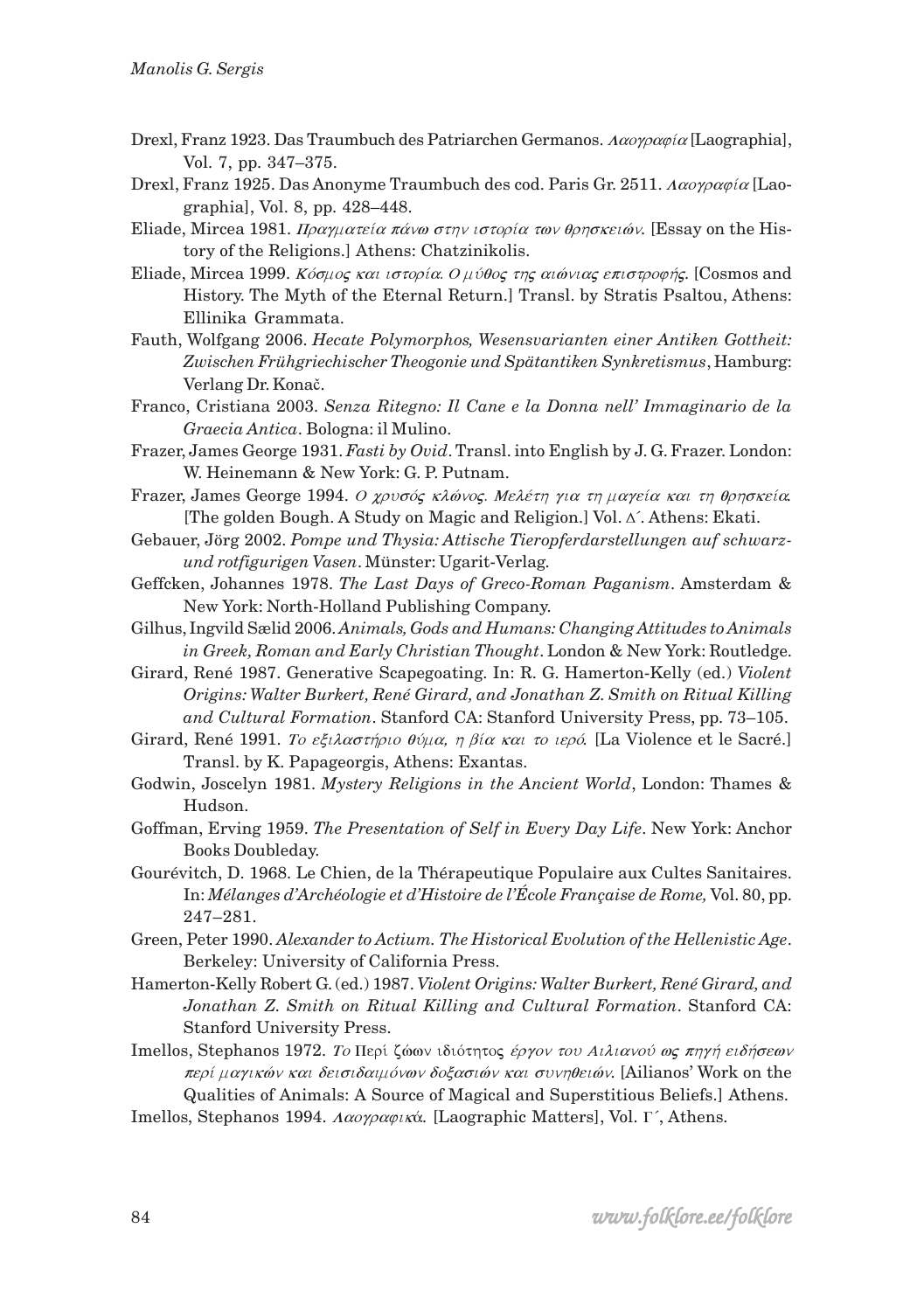- Johnston, Sarah Iles 1990. Hekate Soteira. A Study of Hekate's Roles in the Chaldean Oracles and Related Literature. Atlanta: Scholars Press.
- Kadletz, Edward 1976. Animal Sacrifice in Greek and Roman Religion. Diss. University of Washington (University Microfilms). Washington: Ann Arbor.

King, A. A. & Fooks, A. R. & Aubert, M. & Wanterel, A. I. (eds.) 2004. Historical Perspective of Rabies in Europe and the Mediterranean Basin. Paris: O.I.E.

Kiourtsakis, Giannis 1995. Καρναβάλι και καραγκιόζης. Οι ρίζες και οι μεταμορφώσεις του γέλιου [Carnival and karagiozis: the Roots and Transformations of Laughter.] Athens: Kedros.

Klímová-Rychnová, Dagmar 1971. Zum Problem der Bundsköpsigen in der Volksüberlieserung. Zeitschrift für Volkskunde, Vol. 67, No. 1, pp. 95–110.

- Kougeas, Socratis 1911–12. Βιβλιογραφία. [Bibliography]. Λαογραφία [Laographia], Vol. 3, pp. 298-299.
- Koukoules, Phaidon 1928. Μεσαιωνικοί και νεοελληικοί κατάδεσμοι. [Medieval and Modern Greek Bonds.] Λαογραφία [Laographia], Vol. 9, pp. 450-506.
- Koukoules, Phaidon 1948–55. Buζαντινών βίος και πολιτισμός. [Life and Culture of Byzantines.] Vol. 1–6. Athens: Institute Francais d'Athènes.
- Koukoules, Phaidon 1949. Buζαντινών βίος και πολιτισμός. [Life and Culture of Byzantines.] Vol. 3. Athens: Institute Francais d'Athènes.
- Koukoules, Phaidon 1955. Buζαντινών βίος και πολιτισμός. [Life and Culture of Byzantines.] Vol. 6. Athens: Institute Francais d'Athènes.
- Kourtidis, Konstantinos 1938-39. Τα αναστενάρια και η Σκυλουδηυτέρα ή διονυσιακαί παραδόσεις εις την Θράκην. [Anastenaria and skylodeftera, or traditions stemming from Dionysus in Thrace. *Applier to Opakikov Tλωσσικού και Λαο-* $\gamma \rho \alpha \varphi \iota \kappa \omicron \varphi$  (Archive of Thracian Laographic and Language Thesaurus), Vol. 5, pp. 90-95.
- Kraus, Theodor 1960. Hekate. Studien zu Wesen und Bild der Gottin in Kleinasien und Griechenland. Heidelberg: Carl Winter, Universitatsverlag
- Kretzenbacher, Leopold 1968. Kynokephale Dämonen Südosteuropäischer Volksdichtung: vergleichende Studien zu Mythen, Sagen, Maskenbrauchen um Kynokephaloi, Werwolfe und südslawische Pesoglavci. München: R. Trofenik.
- Lianidis, Simos 1964. Νεκρικά και ταφικά στη Σαντά του Πόντου. [Death and Burial in Santa of Pontos.] *Αρχείον Πόντου* [Archeion Pontou], Vol. 35, pp. 159–176.
- Loukopoulos, Demetrios 1938-48. Σύμμεικτα λαογραφικά εξ Αιτωλίας. [Various Laographic Issues from Aetolia.  $A\alpha o\gamma\rho\alpha\varphi\alpha$  [Laographia], Vol. 12, pp. 1–61.
- Mainoldi, Carla 1984. L'Image du Loup et du Chien dans la Grèce Ancienne: d'Homère à Platon. Paris: Éditions Ophrys.
- Megas, Georgios 1923. Παραδόσεις περί ασθενειών. [Illness Traditions.] Λαογραφία [Laographia], Vol. 7, pp. 465–520.
- Megas, Georgios 1956. Ελληνικαί εορταί και έθιμα λαϊκής λατρείας. [Greek Festivities and Customs of Folk Worship.] Athens: Typographeion of Sotirios Spyropoulos.
- Meraklis, Michalis 1989. Λαογραφικά ζητήματα. [Laographic Matters.] Athens: Mbouras.
- Meraklis, Michalis (transl. & comments), 1992. Πλούταρχος, Βίοι Παράλληλοι. Θησεύς -Pouvidos. [Plutarch, Parallel Lives. Theseus - Romylos.] Athens: Kaktos.
- Merlen, Rene Henry Albert 1971. De canibus: Dog and Hound in Antiquity. London: J. A. Allen.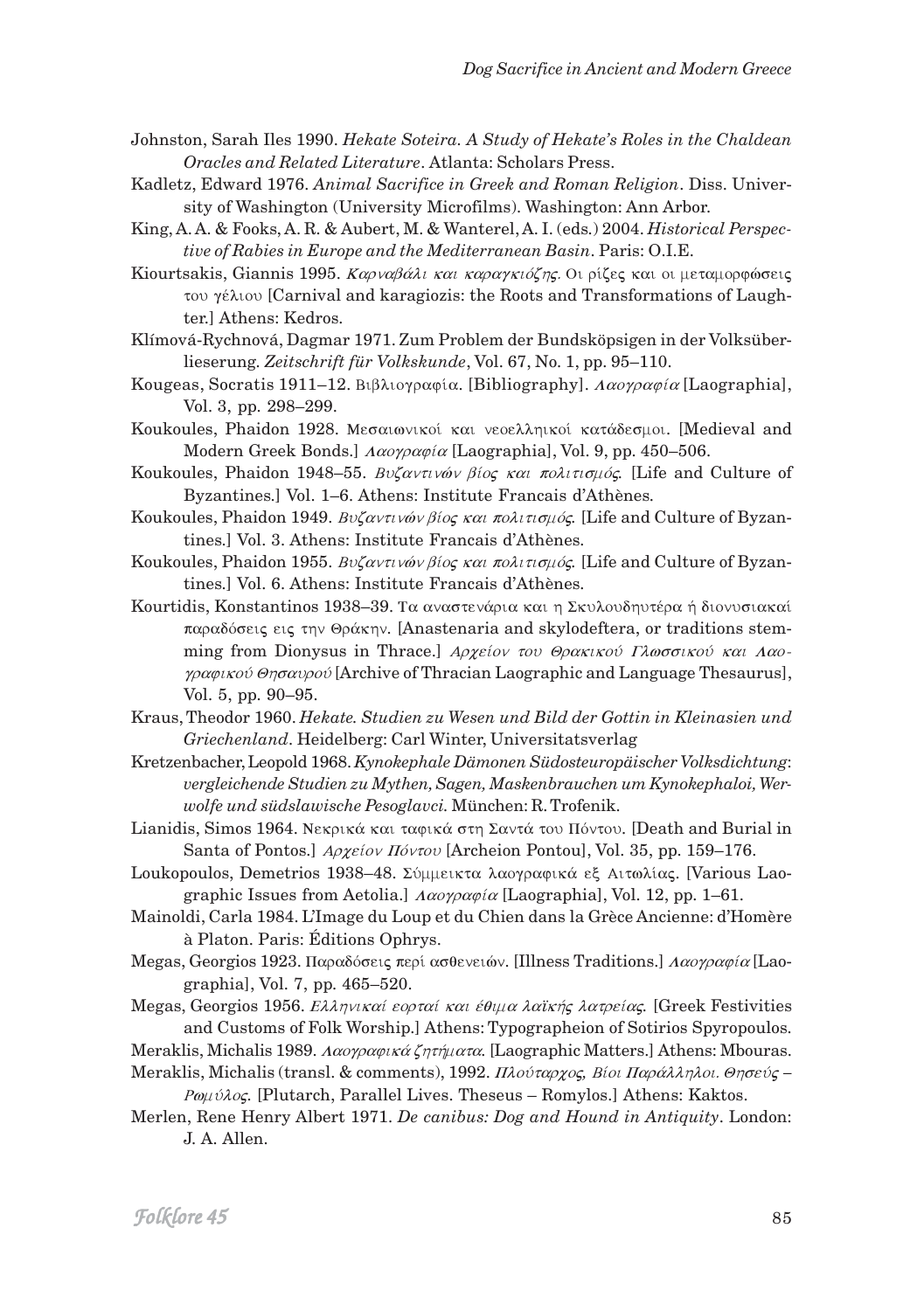- Nilsson, Martin 1906. Griechischen Feste von Religiöser Beteutung: mit Ausschluss der Attischen, Leipzig: B. G. Teubner.
- Nitsiakos, Vassilis 2003. Χτίζοντας το χώρο και το χρόνο. [Constructing Place and Time.] Athens: Odysseas.
- Nouveau-Piobb, Maurice Francis 1961. Hécate. La déesse magique des âmes. Paris: Omnium littéraire.
- Oikonomidis, Demetrios 1959. "Χρονογράφου" του Δωροθέου τα Λαογραφικά. [Laographic Issues in Dorotheos' "Chronographos".]  $\Lambda \alpha o \gamma \rho \alpha \phi \alpha$  [Laographia], Vol. 18, pp.  $113 - 243.$
- Oikonomidis, Demetrios 1960. "Χρονογράφου" του Δωροθέου τα Λαογραφικά. [Laographic Issues in Dorotheos' "Chronographos".]  $A\alpha o\gamma\rho\alpha\varphi\alpha\alpha$  [Laographia], Vol. 19, pp. 3– 95.
- Oikonomidis, Demetrios 1983. Περί κυνοκεφάλων. Εξ αφορμής μιας ηλειακής παραδόσεως. [On Dog-headed People, based on a Tradition from Heleia, Peloponnese.] Επετηρίς της Εταιρείας Ηλειακών Μελετών, Vol. 2, pp. 613-624.
- Oikonomidis, Demetrios 1987-88. Και πάλιν περί κυνοκεφάλων. [On Dog-headed People again.] *Επετηρίς της Εταιρείας Ηλειακών Μελετών*, Vol. 5, pp. 103-106.
- Oxford Dictionary of Byzantium 1991. New York: Oxford University Press.
- Papadopoulos, Demetrios 1951. Έθιμα και δοξασίαι περί τους νεκρούς του χωρίου Σταυρίν. [Customs and beliefs about the dead in the village of Stavrin, Pontus.] Αρχείον Πόντου [Archeion Pontou], Vol. 16, pp. 179–197.
- Papatriantaphyllou, Athanassios 1993. Η κρεμάλα των σκυλιών και των γατών. [Dog and Cat Hanging.]  $\Theta$ ρακικά, Vol. 8, pp. 203–205.
- Parker, Robert 1983. Miasma. Pollution and Purification in Early Greek Religion. Oxford: Clarendon Press.
- Paulys Realencyclopädie der Classischen Altertumswissenschaft 1894. Neue Bearbeitung, unter Mitwirkung zahlreicher Fachgenossen herausgegeben von Georg Wissova. Stuttgart: J. B. Metzler.
- Petropoulos, Demetrios 1959. Θεοκρίτου "Ειδύλλια" υπό λαογραφικήν έποψιν ερμηνευόμενα. [Theocritus' Eidyllia, Interpreted from a Laographic Perspective.]  $A\alpha o$ - $\gamma \rho \alpha \varphi i \alpha$  [Laographia], Vol. 18, pp. 5-93.
- Politis, Nikolaos 1874. Νεοελληνική μυθολογία. [Modern Greek Mythology.] Vol. A, part B'. Athens.
- Politis, Nikolaos 1904. Παραδόσεις. [Traditions.] Vol. A' & B', Athens.
- Politis, Nikolaos 1909. Λαογραφία. [Laographia.] Λαογραφία [Laographia], Vol. 1, pp.  $3 - 18.$
- Puchner, Walter 1977. Brauchtumserscheinungen in Griechischen Jahreslauf. Wien: Österreichisches Museum für Volkskunde.
- Puchner, Walter 1989. Λαϊκό θέατρο στην Ελλάδα και στα Βαλκάνια (συγκριτική μελέτη). [Folk Theatre in Greece and the Balkan Countries: A Comparative Study.] Athens: Patakis.
- Ragon, Michel 1981. L'Espace de la Mort. Essai sur l'Architecture, la Decoration et l'Urbanisme Funeraire. Paris: Albin Michel.
- Ramm, Ben 2005. Barking up the Wrong Tree? The Significance of the Chienet in Old French Romance. Parergon, Vol. 22, No. 1, pp. 47-69.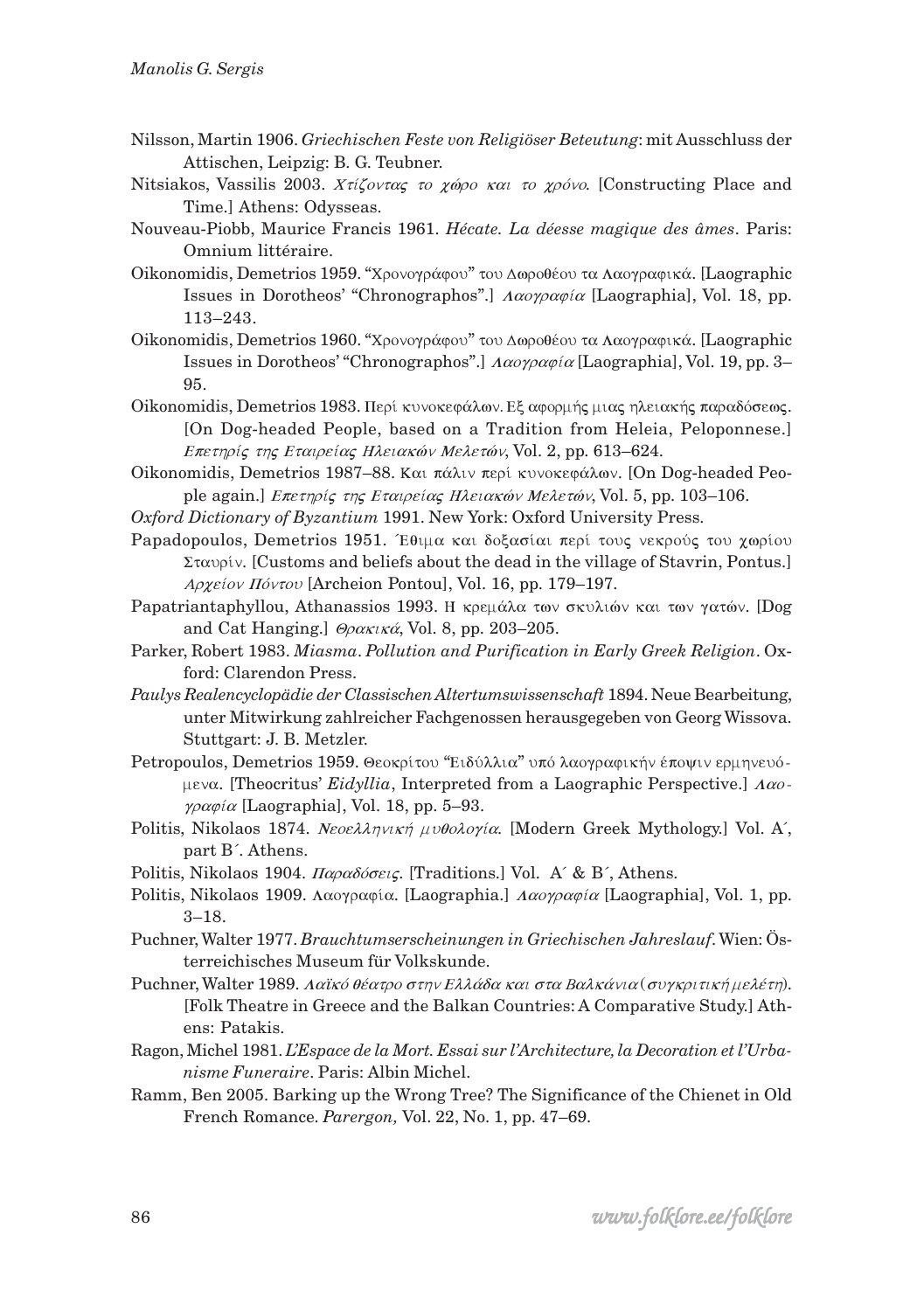- Romaios, Kostas 1944–45. Λαϊκές λατρείες της Θράκης. [Folk worship in Thrace.] Αρχείον του Θρακικού Γλωσσικού και Λαογραφικού Θησαυρού [Archive of Thracian Laographic and Language Thesaurus], Vol. 11, pp. 1-130.
- Roux, Jean-Paul 1998. Το αίμα. Μύθοι, σύμβολα και πραγματικότητα. [The Blood: Myths, Symbols and Reality.] Transl. by Anda Klambatsea: Athens: Nea Synora Livanis.
- Rozos, Vassilios 1968. *H*  $\lambda \check{v}$ σσα παρά τοις αρχαίοις Έλλησι. [Rabies in Ancient Greeks.] PHD dissertation. Athens.

Rudkin, Ethel H. 1938. The Black Dog. Folklore, Vol. 49, pp. 111–131.

- Russell, William Moy S. & Russell, Claire 1978. The Social Biology of Werewolves. In: J. R. Porter & W. M. S. Russell (eds.) Animals in Folklore. Ipswich: D.S. Brewer and Rowman & Littlefield for the Folklore Society, pp. 143-182.
- Sachinidis, Kostas 1996. Αποκριάτικα εθιμικά χορευτικά δρώμενα Ριζομύλου Μαγνησίας: σύγχρονες κοινωνικές επιδράσεις και οι λειτουργίες τους. [Carnival Customary Dance Dromena in Ryzomilos of Magnesia: Modern Social Influences and their Functions.] In: Λαϊκά δρώμενα. Παλιές μορφές και σύγχρονες εκφράσεις. Proceedings of the Conference, Komotini 25–27 November 1994. Athens: Ministry of Culture – Department of Folk Culture.
- Scholz, Herbert 1937. Der Hund in der Griechisch-Römischen Magie und Religion. Disser. Berlin.
- Sergis, Manolis 2005. Ακληρήματα. Οι αλληλοσατιρισμοί ως όψεις της ετερότητας στην αρχαία και τη νεότερη Ελλάδα. [Aklirimata: Satirical Names as Manifestations of Dissimilarity in Ancient and Modern Greece.] Athens: Antonis Anagnostou.
- Sergis, Manolis 2007. Διαβατήριες τελετουργίες στου Μικρασιατικό Πόντο (μέσα 19<sup>00</sup> αιώνα-1922): Γέννηση, γάμον, θάνατος [Rites of Passage in Minor Asia Pontos (mid 19th c.-1922). Birth, Marriage, Death.] Athens: Herodotos.
- Stamatiadis, Epaminondas 1891. Σαμιακά. Ήτοι ιστορία της νήσου Σάμου από των παναρχαίων χρόνων μέχρι των καθ' ημάς... [Samian matters. The history of the island of Samos since the ancient times...] Vol. 5, Samos.
- Stewart, Charles 1991. Demons and the Devil. Moral Imagination in Modern Greek Culture. Princeton: Princeton University Press.
- Lévi-Strauss, Claude 1977. *H άγρια σκέψη*. [The Wild Thought.] Transl. by Marina Loe, Athens: Papazisis.
- Theodoridis, James 1984. Rabies in Byzantine Medicine. Dumbarton Oaks Papers, Vol. 38, pp. 149-158.
- Toynbee, Jocelyn M. C. 1973. Animals in Roman Life and Art. London & Southhampton: Thames & Hudson.
- Trubshaw, Bob (ed.) 2005. Explore phantom Black Dogs. Wymeswold: Published by Explore Books, an imprint of Heart of Albion Press.
- Turner, Victor 1968. The Drums of Affliction, Oxford.
- Turner, Victor 1969. The Ritual Process. Structure and Antistructure. London: Routledge & K. Paul.
- Vakarelski, Christo 1969. Bulgarische Volkskunde. Berlin: Walter De Gruyter.
- Varvounis, Manolis 2004. Η λαογραφική φυσιογνωμία του θρακικού δήμου Αιγείρου. [The Laographic Physiognomy of the Thracian Municipality of Aigeiros.] Komotini: Municipality of Aigeiros.